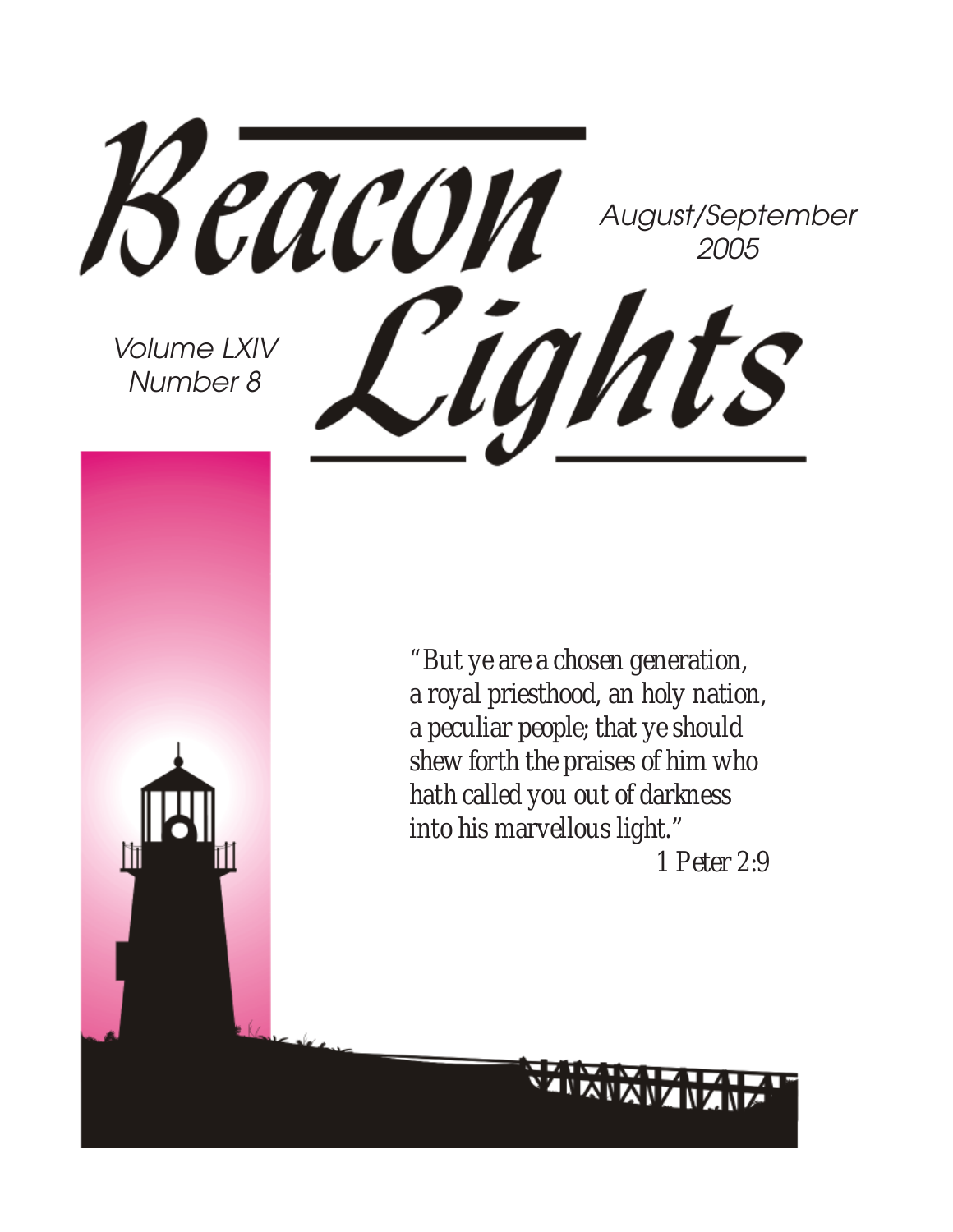#### **BEACON LIGHTS**

EDITOR John Huizenga

ASSOCIATE EDITOR Aaron Cleveland

SECRETARY Kim Doezema

CONTENTS COMMITTEE John Huizenga Tom Cammenga Christiana DeJong Kris Moelker Randy Vaalburg

EXECUTIVE FEDERATION BOARD Matt Overway (President) Daniel Holstege (Vice-President) Sara Huizinga (Secretary) Jeffrey Van Uffelen (Treasurer) Sarah Koole (Librarian) Rachel Nagelkerke (Vice-Secretary) Eric Gritters (Vice-Treasurer) Greg Van Overloop (Youth Coordinator) Rev. Ronald Van Overloop (Spiritual Advisor) Rev. Rodney Kleyn (Spiritual Advisor)

PROMOTION COMMITTEE Kim Doezema Rachel Joostens

PRODUCTION COMMITTEE Aaron Cleveland Rachel Joostens

BUSINESS OFFICE Beacon Lights P.O. Box 144 Randolph, WI 53956 Phone: (920) 326-6186 Email: huizenga@powercom.net

BEACON LIGHTS ON TAPE A free service to the legally blind. Contact Sam Copple 659 Lincoln Ave. NW Grand Rapids, MI 49504 Phone: (616) 774-4132 Email: SamCopple@email.msn.com

CHURCH NEWS ANNOUNCEMENTS Melinda Bleyenberg Email: darylmel@altelco.net.

BOOK SALES Becky Kalsbeek

TYPESETTER Robert Vermeer

PRINTER James Huizinga

MAILERS Bill & Fran Leep

#### **Table of Contents**

**EDITORIAL** 

**3 Mega-churches: A Manifestation of the Spirit of the Age (4)** STORY TIME **6 The Farbers?** MEMOIR OF REV. C. HANKO **8 Chapter 4: Church Life DEVOTIONAL 11 Watching Daily At My Gates—August 15 Watching Daily At My Gates—September** CHURCH PROFILE **19 Hull Protestant Reformed Church** CHURCH FAMILY **21 A Faithful Witness: The Christian Family 23 Church/School Dilemma—Misnamed** FROM THE PASTOR'S STUDY **24 Scripture Twisting (1)** CHURCH HISTORY **25 George M. Ophoff (24): Polemisist** LITTLE LIGHTS **27 The Ploughboy (6)** CHURCH NEWS **Back Cover**

Beacon Lights is published monthly by the Federation of Protestant Reformed Young People's Societies. Subscription price is \$10.00. Please send all correspondence, address changes, subscriptions, and article submissions to the business office.

#### EDITORIAL POLICY

The articles of Beacon Lights do not necessarily indicate the viewpoint of the Editorial Staff. Every author is solely responsible for the contents of his own article.

The Beacon Lights encourages its readers to contact the business office with any questions or comments. Letters may be edited for printing. We will not publish anonymous letters, but will withhold names upon request.

If any material of Beacon Lights is reprinted by another periodical, we will appreciate your giving the source and forwarding the printed periodical to the business office.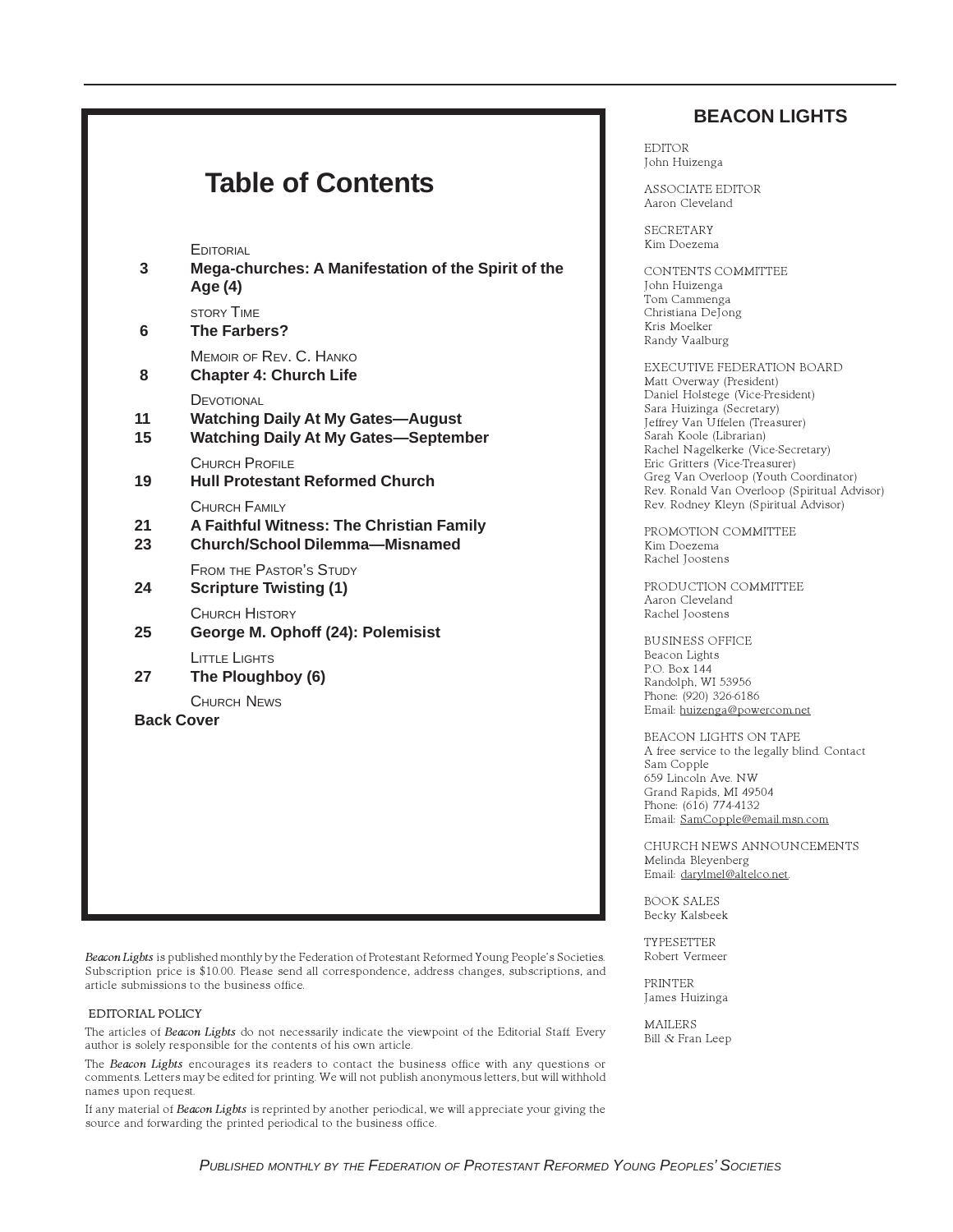

by Aaron J. Cleveland

In our last article<br>businesses than<br>membership. V<br>pulse of the culture." n our last article we noticed how many mega-churches tend to be structured and operated more like businesses than churches. We also observed the casual attitude that these churches have towards membership. We ended with a look at the average mega-church pastor who has his "fingers on the

In this article we will conclude our look at mega-churches by examining their "vision" and "purpose" and how this relates to their outreach and evangelism. One can get a good grasp of the "mission" of megachurches in general by looking at a sample of their websites. Nearly all mega-church websites contain a "mission statement" or some kind of statement expressing a "vision" or "purpose." When one takes the time to examine a number of websites, one is struck by the similarities among the sites and how little they differ from church to church. This is also true with the mission statements of various mega-churches. Many of them are merely variations on one general theme.

Let us take a look at a few mission and vision statements taken from various mega-church websites. The website of a South Barrington, Illinois church and trend leader among mega-churches, states that: "The mission of Willow Creek Community Church is to turn irreligious people into fully devoted followers of Jesus Christ."1 A few paragraphs later, we read that they believe the role of the church "is to glorify God and serve those in need."

The mission of Northwoods Community Church of Peoria, Illinois is "to make fully devoted followers of Christ out of unchurched people in the Peoria, Illinois area." Next, we read that their vision is "to build a community of contagious Christ-followers out of unchurched people in the Peoria area by attracting them to the life of Christ, introducing them to Christ, and maturing them in Christ."2 The mission of Kensington Community Church of Troy, Michigan is "To turn people who think God is irrelevant into fully devoted followers of Jesus Christ through high-impact churches."<sup>3</sup>

A central theme found in many of the mission statements is a desire on the part of mega-churches to "impact" and "make a difference" in their surrounding communities and even the world. This theme can be found in the vision statement of Point of Grace Church of Des Moines, Iowa. It reads:

Equipping people to impact their world, by providing an innovative, grace-filled, people-empowered church, located in the western suburbs of Des Moines, focusing on the real needs of people, introducing them to an authentic growing relationship with Jesus Christ in a casual environment of love and acceptance.4

 Calvary (undenominational) Church of Grand Rapids, Michigan states that their mission "is to equip followers of Jesus to impact their world to the delight of God."<sup>5</sup> If a church views its mission as making a difference in the surrounding community then the kind of outreach they conduct will reflect this mission. Mariners Church of Irvine, California makes the connection between their mission and outreach in one paragraph found on their website. Under the heading of "Innovative in our ministry and relevant to our community," the paragraph reads: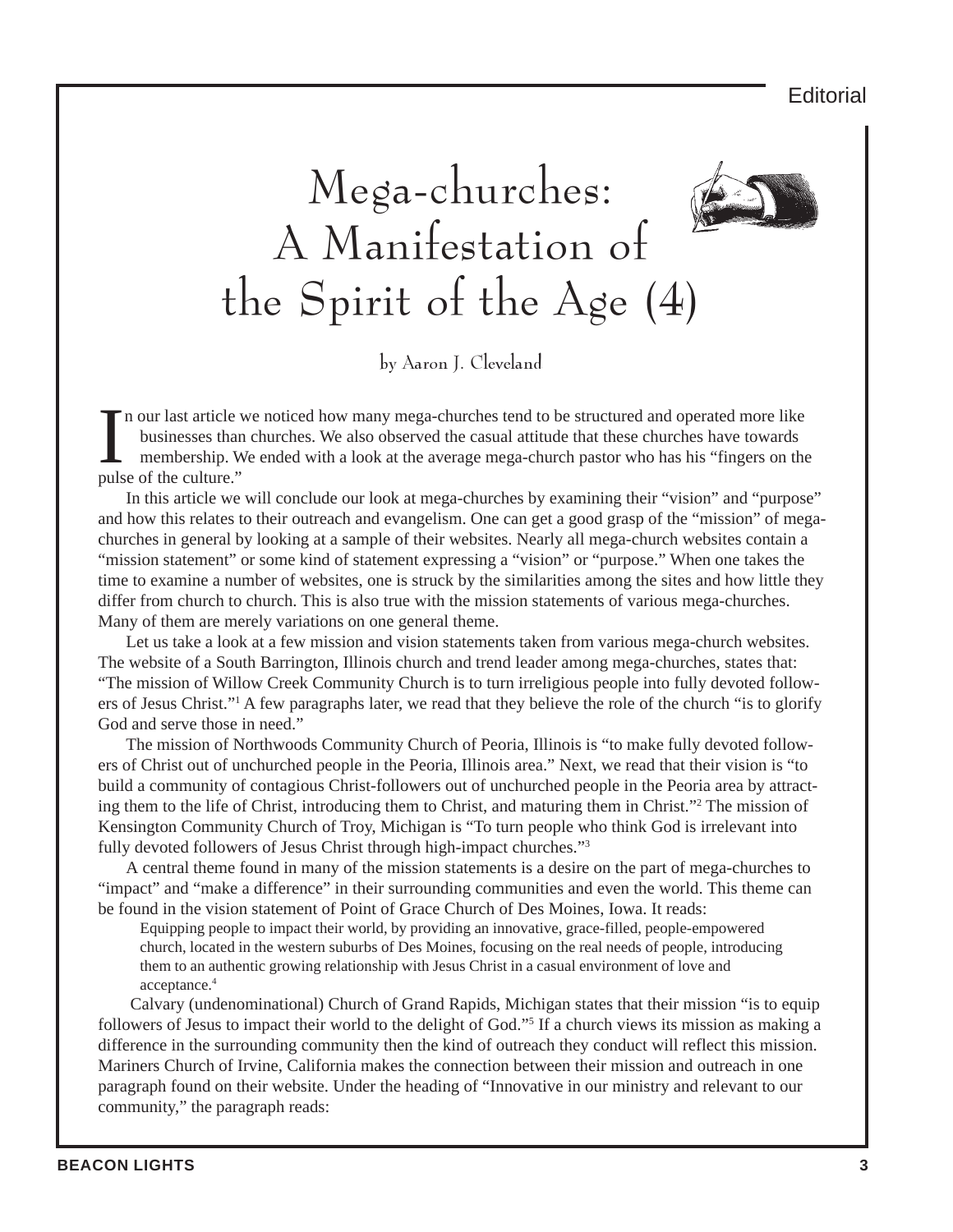We want to make a difference in our community by being aware of and sensitive to current situations within our neighborhood. In doing so we challenge ourselves to stretch outside our "comfort zones." Our goal is to be innovative in the ministries of music, teaching, drama, art, and multimedia, as well as other ways that may capture the attention of those in our community who don't know Christ."6 Under the title of "Citywide Ministry", New Life Church of Colorado Springs, Colorado declares

that:

No city in the United States has been measurably impacted by the success of one church. However, cites can be forcefully impacted by the success of networks of churches. At New Life, one of our main functions is to organize and coordinate with the hundreds of churches in our area. Together, we can strategize and utilize each other's distinctives to strengthen us all in the goal of reaching and serving more people for Christ.<sup>7</sup>

Perhaps the mega-church which serves as the best example of how mega-churches view themselves and their mission in the world is NorthRidge Church of Plymouth, Michigan. The first two sentences and a few excerpts of their vision states:

Our vision is most clearly understood when pictured as a spiritual shopping mall. The shopping mall seeks to provide availability and easy access to most everything a person needs or wants in an attractive, convenient and desirable setting….

We see NorthRidge as that kind of place, only for the purpose of meeting spiritual needs. It is our desire to provide availability and easy access to ministries designed for every spiritual need and want a person has at every stage of spiritual development, from unbelieving to mature believer. As well, we want to have something for every kind of person God has placed in our surrounding communities…

We see ourselves as a church that, through diversity, innovation, size, total member involvement, flexibility, understanding of present cultural and community needs, love and acceptance, concern for quality and excellence, and commitment to truth, can meet the spiritual needs of people in all of life's varying circumstances in an exciting, relevant and enjoyable way.8

In order for us to properly evaluate the various mission and vision statements of these mega-churches, it is necessary for us to know from God's Word exactly what the church is, who the members of the church are, and the reason for the existence of the church in the world. Rev. Ronald Hanko, deals with the topic of the church in his book *Doctrine According To Godliness* on pages 219-279. Pages 219 and 220 are very helpful in defining the church and God's purpose for it in the world.

Rev. Hanko defines the word *church* as follows.

The Greek word translated *church* means "called out." The name *church* in the highest and best sense refers to those who are saved and to them only. The name reminds us that the true members of the church are those who are "called… out of darkness into his marvelous light." (I Peter 2:9). It reminds us, too, that their place in the church is of grace. They are not members by their choice or works, but by God's *calling.*<sup>9</sup>

One sees immediately that this definition of the church does not square with the various mission statements which we have just read. No doubt average unchurched, irreligious mega-church attendees would feel very uncomfortable being told that they were a "chosen generation, a royal priesthood, an holy nation, a peculiar people; that they should show forth the praises of him who hath called you out of darkness into his marvelous light" (I Peter 2:9). They would feel much more comfortable being told that they were gathered together for the purpose of improving themselves so that they could go out and make a difference in the world. Mega-churches do their best to blur the distinction between the church and the world, between those "called out" and those not. Their very appeal is that they are as close to the world as possible, yet still calling themselves the church.

We must notice also how mega-churches put emphasis upon their own innovation and techniques in "reaching" and "equipping" people "for" Christ. There is much talk about "love and acceptance," "flexibility," "innovation," and "understanding." Many mega-churches are careful to advertise their "ministries" of music, drama, teaching, and multimedia. Bringing people into the church is seen as nothing more than a human endeavor. It is up to the church to become as creative as possible to draw people through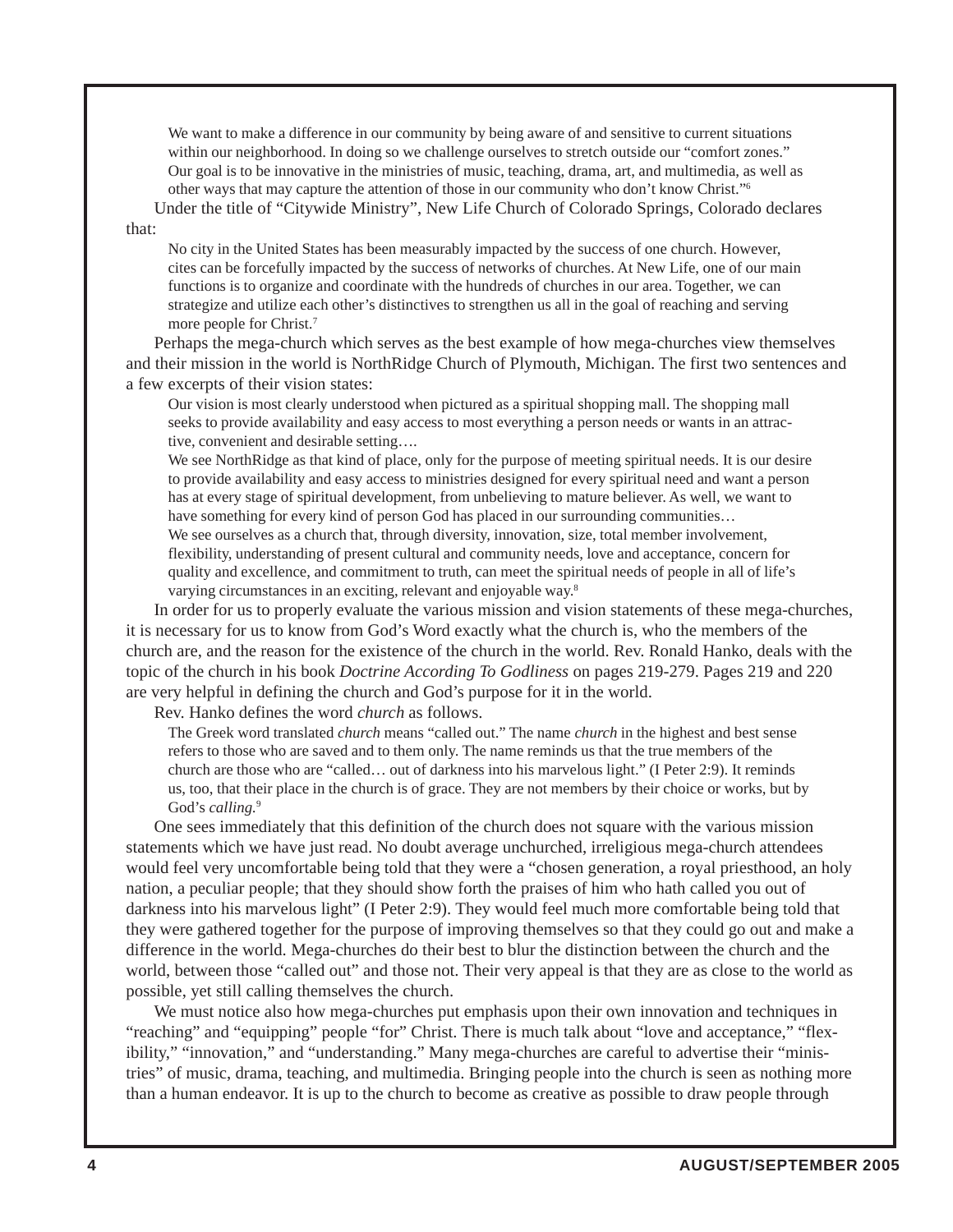the doors. God is not extolled as the One who powerfully calls His people out of darkness and into the light of His truth through the preaching of the Word.

 Also missing in the various mega-church mission statements is the reality of the spiritual separation that exists between the members of the church and the world with all its wickedness. Rev. Hanko points this out as he continues to define what it means to be "called out." He writes:

That members of the church are called *out* refers not only to their salvation from sin (they are called *out of darkness*), but also to their spiritual separation from the world and its wickedness (2 Cor. 6:14-18). Implied in the name *church*, therefore, is the holiness and obedience of the church's members. A church whose members are not holy does not deserve the name *church*. 10

 Churches which incorporate as much of popular culture into their worship as possible, in order to appeal to those in the community around them, are not living out this spiritual separation. Churches which reject sound doctrine, which overlook sin in the lives of their members, and which have a "come as you are" attitude about attendance, are guilty of violating the command of 2 Corinthians 6:14-18. The "impact" of all of this behavior is that the church becomes more and more like the world. Instead of the church "making a difference" (the vision of many mega-churches) in the world, the world floods into the church, drowning the witness of the church and its members.

That the church and its members live in spiritual separation from the world and in dedication to the service of God is very important. Writes Rev. Hanko,

Holiness is essential to the very existence of the church. Unto holiness the members are called, chosen (Eph. 1:4), and redeemed (Col. 1:21, 22). Church holiness is important because it has to do with God's purpose in the church. The reason for the church's existence is the glory of God (Eph. 1:6, 12). It is in the holiness of the church and its members that this purpose is reached. An unholy church, a church whose *members* are not holy, cannot and does not glorify God. In the holiness of the church, most of all, God's glory shines out.<sup>11</sup>

Notice how the glorifying of God is missing from nearly all of the mega-church mission, purpose, and vision statements. They see meeting the "needs" of the community and "impacting" the world as their main reason for existence. The typical mega-church resembles more a social service agency existing for the service of man than a church living in holiness for the glory of God.

The typical mega-church resembles more a social service agency existing for the service of man.

Because they see their purpose in this way, their witness in the world is ineffective. Writes Rev. Hanko,

It is to the shame and hurt of the church today that its members do no live as those who are *called out*. If the church itself is not any different from the world in its teaching, in the conduct of its members, and in its practices, its witness will be ineffective. The church's glory, and the glory of its witness to this lost world, lies in its being called out, separate, and holy—different from the wicked world.<sup>12</sup>

Ultimately, their goal is an earthly kingdom brought about by the efforts of man.

Perhaps mega-churches most clearly manifest the spirit of the age in their endeavors of trying to make this world a better place to live. Ultimately, their goal is an earthly kingdom brought about by the efforts of man. This goal brings them into close contact and cooperation with the world. We see this cooperation between apostatizing churches and the world and the attempt to establish an earthly kingdom as one of the signs of the return of our Lord.

May we be those who watch and are aware of the signs of Christ's coming, not fooled by the false doctrines and practices which surround us. May we also be careful to remain members of a true church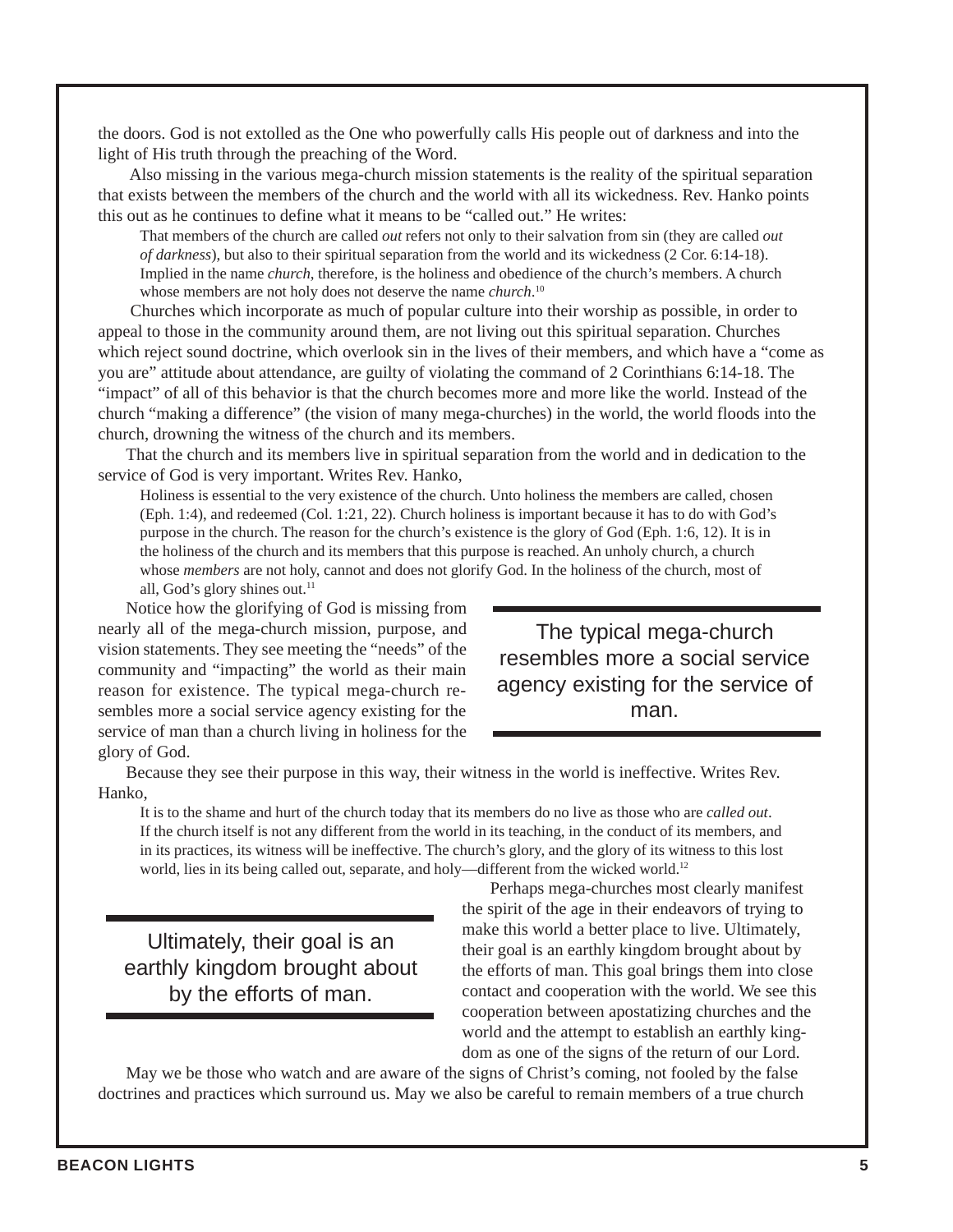(or join it, if necessary) where the marks of the true church are found: the preaching of the pure doctrine of the gospel, the pure administration of the sacraments, and the exercise of church discipline.

"Be sober, be vigilant; because your adversary the devil, as a roaring lion, walketh about, seeking whom he may devour" (I Peter 5:8).  $\bullet$ 

#### **Footnotes**

<sup>1</sup> http://www.willowcreek.org/what\_we\_believe.asp (retrieved 6/11/2005)

2 http://www.nwoods.org/?section=76 (retrieved 6/11/2005)

3 http://kensingtonchurch.org/aboutus/missionstatement.php (retrieved 6/11/2005)

4 http://www.pointofgrace.com/about/purpose/index.php (retrieved 6/11/2005)

5 http://calvarychurch.gospelcom.net/purpose.htm (retrieved 6/11/2005)

6 http://www.marinerschurch.org/pages/values.html (retrieved 6/11/2005)

7 http://www.newlifechurch.org/whatwebelieve/index.cfm?FUSEACTION=citywideMInistry (retrieved 6/11/  $2005$ 

http://www.northridgechurch.com/About/Vision.asp

9 Ronald Hanko, Doctrine According To Godliness, (Reformed Free Publishing Association, Grandville, MI, 2004) p. 219.

<sup>10</sup> Ronald Hanko, p. 219.

<sup>11</sup> Ronald Hanko, p. 219

12 Ronald Hanko, pp. 219, 220.

Story Time

## The Farbers?\*

by Aryn Kikkert

Beacon Lights *received a number of excellent, creative stories in response to the writing contest we offered. The winners will be published in this and subsequent issues. We would like to thank all those who participated and look forward to having the contest again next year. Teachers, you are invited to consider having your students write for the contest as part of their writing assignments. Keep this in mind as you plan out the coming school year.*

II: This is Alice Farber! I haven't written for a<br>while, so I thought I'd let you know what's been<br>happening in my life, since we last talked. Wow, while, so I thought I'd let you know what's been happening in my life, since we last talked. Wow, I must have been only about five or six years old then…so many years have passed!

First of all I'm not a Farber any more; I'm a Fisher. I met Ron Fisher in high school and he was (and still is) a nice God fearing man that I liked. So, we got married. God has blessed us with three kids. First came Elizabeth

(we call her Liz). She is five and in kindergarten. Our son Jared is three, and John is one. My older brothers Joe, Terry, and Ben are all married and each have four kids. Beth is a nurse and is engaged to be married. We all love our Saviour and try our best to follow the Lord's teachings, and are thankful how God has blessed us over the years. Mom and Dad love having us all over, and it is very nice to have fun with our family. We live on a small farm with two cows, Liz's chickens, two cats, and a dog.

Yesterday, Liz asked me what a diary was, and it reminded me of what we did when we were kids. We had a notebook, and in it, we wrote the exciting, or important things that happened that day. It was kind of like a family journal. Liz, of course, thought this was a good idea for our family. She wanted me to write about what happened yesterday.

Well, it was after nap time, and the kids were in the toy room playing happily. I was dusting. What a horrible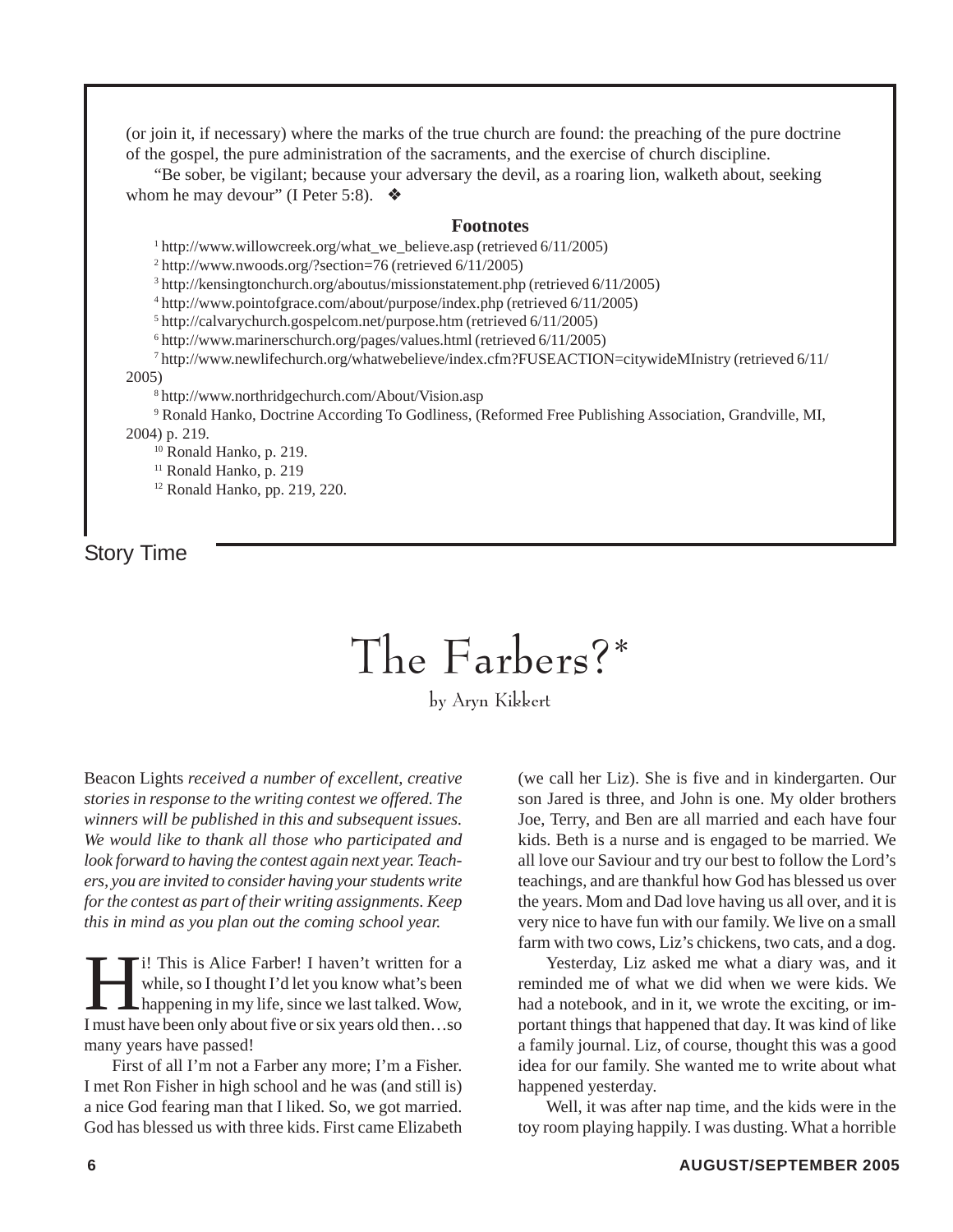job! Liz was playing blocks and had just made a big tower, so she called me to come in and see it. Just as I stepped in the room John toppled over. (He is just learning to walk.) It didn't matter that he fell, but the thing he toppled over onto mattered!

"My tower!" Liz cried! She was so angry she went over to John and slapped him! I had been standing "behind the scenes" but got in pretty quick when that happened. "Liz!" I said, "Tell me, why did you do that?" I was surprised; she *never* did that!

"Because he is mean and he wrecked my tower," she wailed! By this time John was done crying, and was having fun throwing the blocks around the room.

"Liz," I said in a stern voice, "Do you think that was the right thing to do?" Then I reminded her of something she did the other day. "When we made cupcakes and you spilt the batter, did you want me to be angry with you and make you clean it up?"

"But that was a ac-accident," she said, trying to say it right.

 "But John is little and couldn't help falling down," I said, trying to help her understand.

"You're right," she said, "But what should I do now?"

I thought for a moment and then replied; "Jesus said to forgive people when they do evil to you." I was going to continue, but was stopped short by Liz.

"But what does forgive mean?" Liz asked.

"Forgive means that the person is very sorry, and asks you to forgive them. If you say 'Yes I forgive you,' It means you are not mad any more and you sort of forget the whole thing."

"Okay," said Liz. "But what if he does it over, and over again?"

"Keep forgiving him!" I said "Does God forgive you a lot for the same sin?"

"Yes," said Liz, "but what if I don't?"

"Well," I said, "In Mathew 6:15 Jesus says, 'But if ye forgive not men their trespasses, neither will your Father forgive you.'"

"Oh," said Liz.

"Jesus also says in Mathew 18:23," I continued, "when Peter asks how many times to forgive a person 'I say not unto thee, Until seven times; but, seventy times seven"

Liz replied, "Okay, but why did Jesus say to forgive seventy times seven times?"

"Oh," I said, "When Jesus said that, he did not mean four hundred and ninety times, he meant it as an infinite number"

Again I was stopped by Liz. "But what does in-infinite mean?"

"Whoa!" I said, "You are going tooo fast! Infinite means never ending, sort of like numbers. Numbers never stop they just keep going, understand?"

"Yes." Liz said, "If John does it again and again I have to forgive him."

"And some times it is hard to forgive people so always remember that Christ forgave you!" I was proud of her. But yet came another question.

"Do I have to forgive John? He is so little, he really doesn't understand."

"Well," I said thinking hard, "just because John is so little and does not understand, give him a hug and kiss so he knows everything is all right." Just then I thought to myself, "Good thing he is not older, or he wouldn't let her kiss him!"

Just then I heard Jared say, "Eww, she's kissing him!" "Good," I said. "Problem fixed!"

Liz was happily playing blocks again. Five minutes later I heard, "Mom, come look at my tower!"

"Okay," I said.

"Crash, Bang, Boom!" I winced expecting to hear a wail. But, to my surprise I heard, "Its okay, John, but don't do it again, oh, *please*!"

I laughed! It's a good thing she learned that lesson, because she will be using it a lot!  $\triangleleft$ 

*\*This entry to the writing contest was written as a follow-up story to a book by Gertrude Hoeksema entitled* The Farbers*. The book was published in 1993 by Heritage Christian School and was promoted in the December, 1995 issue of* Beacon Lights*. This book is a wonderful collection of 101 short stories about a fictional Christian family and their everyday experiences. Each story brings to life Christian values which we dearly strive to reach our children. Adults as well as children will enjoy this book time and time again.*

The Farbers *makes a great gift for your child, grandchild, niece or nephew, and will be a treasured item in your home. We invite you to visit The Reformed Book Outlet, 3505 Kelly, Hudsonville, MI 49426. Write to the address of the bookstore and request a free catalog. Or you can view their catalog on the Internet at http:// www.hudsonvilleprc.org/bookstore.htm.*

*Aryn is in the grade 7 and is a member of Wingham Protestant Reformed Church in Wingham, Ontario, Canada.*

*\_\_\_\_\_\_\_\_\_\_\_\_\_\_\_\_\_\_\_\_\_\_\_\_\_\_\_\_\_\_\_\_\_\_\_\_\_\_\_\_\_\_\_\_\_\_\_\_\_*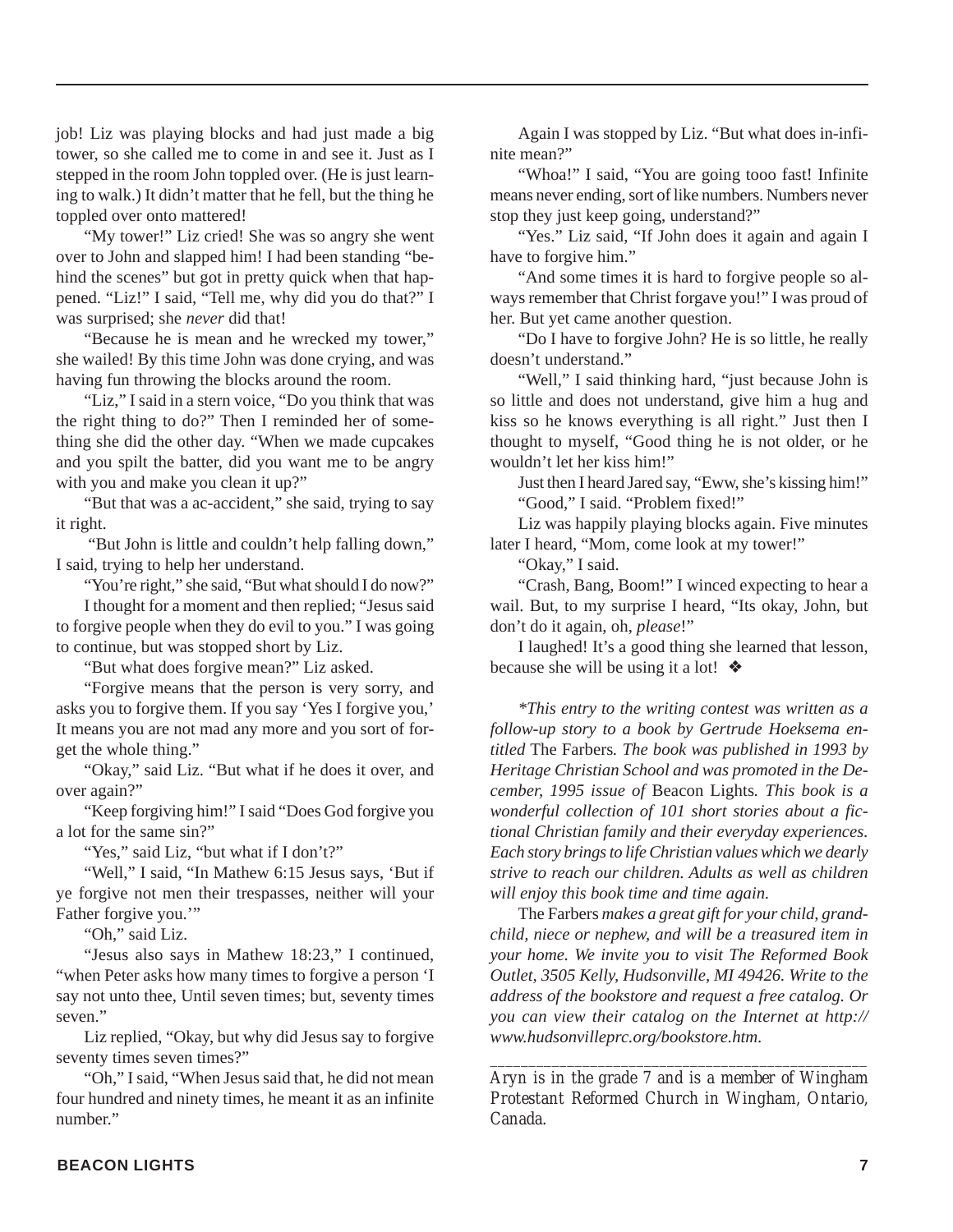## Rev. C. Hanko Chapter 4 Church Life

edited by Karen Van Baren

*Editor's Note: As a lad, Rev. Hanko attended the Eastern Avenue CRC. Rev. Johannes Groen was his first pastor. When Rev. Groen left, Rev. Herman Hoeksema became his next pastor. No doubt the reader will smile a bit as he reads this next chapter, as many of the characters and their quirks are recognizable in our modern congregations. Some of the elements of Sunday worship are also recognizable. Yet, there are many differences too that will capture one's interest.*

I unday was a special day. As far as possible, we made all preparations on Saturday. We checked Sunday clothing, peeled potatoes, prepared vegetables and meat, and whatever else had to be done. At ten thirty my father arose from his chair, wound the clocks and, no matter who was there, announced that it was bed time.

Sunday morning we all had an egg. We also generally had fresh baked bread and a slice of raisin bread. At 8 o'clock the church bell rang for every one to adjust his or her clock. There was a time when the three girls that were still home wore tight shoes that came almost to their knees. Because the girls were already strapped into their corsets, they could not bend down to string them. So it was my task to tie the shoes. We each received our collection money along with two peppermints, and Corrie and I started out for church to save seats for our folks.

Our church was a white, wooden structure. It had fourteen steps to the front entrance; there were two side entrances and two back entrances. One evening the church caught fire. Whatever the cause, much of the fire was between the sidings and the inner wall where the firemen could not get at it. It smoldered for quite a while. The result was that the sidings were removed, the exterior was rebuilt with brick and a new front entrance replaced the fourteen front steps.

The services were conducted in the Dutch language. The English language was not introduced without a bitter struggle. Many, including my father, were convinced that if English was introduced into the churches modernism was sure to follow. The members feared this more than usual in the Eastern Ave. Church because our minister, Rev. Groen, was known to lean toward the more modern views. For a number of years after it was introduced, some of the Hollanders refused to attend the English service. The same struggle took place before we started using individual rather than the common cup at communion.

Our minister was Rev. Johannes Groen, who served our church for 18 years. Although I did not understand at the time, he was a Janssen man.<sup>1</sup> Often I heard criticism of Groen's liberal preaching, but really never understood why. Outsiders referred to his church as "Johnnie Green's Opera House."2

He always addressed the congregation as "esteemed audience." When he reached his last point he always said, "And finally, esteemed audience," which sometimes meant that he was almost finished. But that could also very well mean that he would continue for another fifteen minutes. During the last song he put a velvet cap on his head, evidently because he had been sweating.

The first elder always led the visiting minister to the pulpit, and shook hands with the minister to show the congregation that he was officially appointed to preach. This first elder was usually Mr. Bishop, the kerosene peddler who sat in the first row, along the north side of the center aisle. During the service he had the habit of turning the beard under his chin up to his mouth and licking it. On the opposite end of the pew sat our catechism teacher, Mr. Sevensma. He always held his hand on the head of his son to keep him quiet.

Behind the elders sat Mr. Karsies, the baker of Logan Street. Whenever the organ gave out during an electrical storm, which happened quite often, he would step forward and lead the singing. In the meantime, Mr. Hoek from under the south balcony would hasten to the back of the organ to start pumping the bellows, which produced the air for the organ. If only he succeeded in getting there first, which was not always the case, he would remain official organ pumper throughout the service. In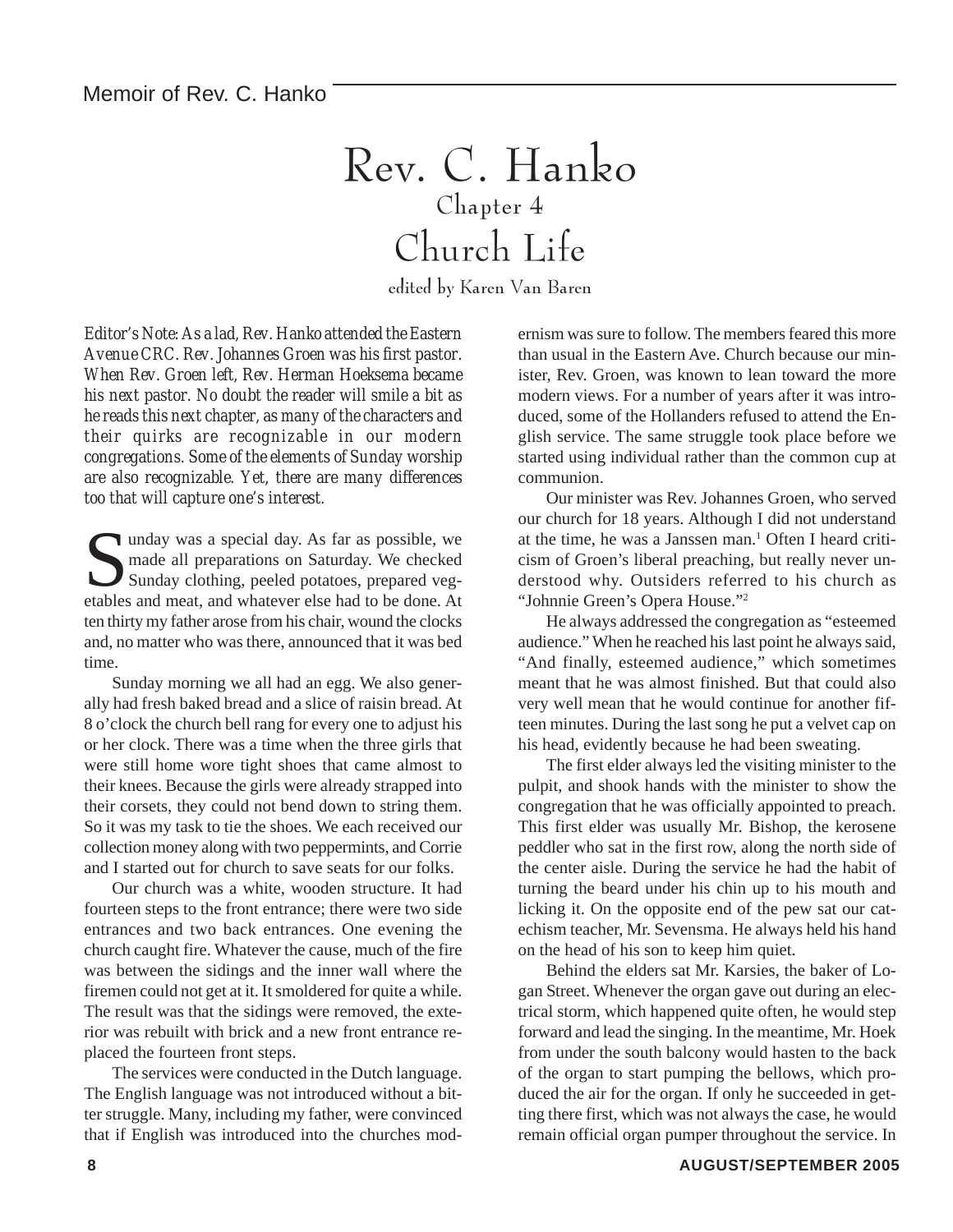

*Eastern Avenue CRC.*

fact, he would bring a chair up on the pulpit to be all ready for the next act.

Later, Mr. Karsies had throat cancer and had to have an opening put in his throat to breathe. He still wanted to lead the singing when the occasion demanded so he would get up, solemnly place his finger on the opening of his throat and give the pitch.

When the Griffioen family (my future in-laws) began coming to Eastern Avenue Church they would come in the side door by the elders. Usually there was no empty row for the whole family to sit together, so Pa Griffioen would spread them around, but always saw to it that Arie sat by him, because Arie could not sit still.

Under the north gallery sat Mr. De Good, the janitor of the Christian School on Sigsbee Street. He always smoked his old pipe right up to the door of the church, then slid it into the inside pocket of his suit coat and sat down. One time he failed to knock out all the ashes. Shortly after he was seated he began to hit his coat as hard as he could. Then he hurried out. Just what damage was done, we never heard.

In the middle section behind the elders on the opposite side from Mr. Karsies sat Prof. Janssen, whom I mentioned before, and his family. He was deposed in 1922, mainly through the work of Rev. Hoeksema, for denying the infallibility of the Bible and the miracles.<sup>3</sup> Behind him sat Rev. J. Vander Mey and his family. At the Classis of 1924 at which Rev. Hoeksema was deposed, he made the statement that almost caused the hair of the delegates to rise from their heads, yet was more truth than fiction. He said that Rev. Hoeksema had a different God than he had.

The deacons sat in the south section of the auditorium. In early years they had a black velvet bag that was extended on a pole and passed along from aisle to aisle. The people could quietly drop their money into the bag. When the pole was extended to its full length the bag was carefully lifted over the heads to the next row. When the collection was finished, the bags were hung alongside the organ room.

We always sat in the front row of the south balcony directly across from the pulpit. This was an ideal spot on communion Sundays. Around the pulpit were lined up five tables, the center one for serving. Usually Rev. Groen had us sing Psalm 25 going from verse to verse since there were usually eleven or twelve turns of partaking.4 That is, the elders would take their places about the table first. Then the deacons and others were invited to fill the chairs around the four tables. Even in the second round people were reluctant to come forward to partake of the sacrament—this was considered bold and presumptuous. But by the time the seventh or eighth round was reached there was a rush to come forward so that some had to return to their seats. No one wanted to be first, nor did anyone care to be last.

On baptism Sundays, father and mother would come in with their baby and take their places in the front row of seats, which had been provided with a small stool for the mother to support her feet. Usually the baby cried because it sensed the tenseness of the mother. Then a grandmother or a neighbor lady would get up and take the baby out. She would usually stand in the hallway at the back entrance until the Baptism Form had been read, and then dutifully bring the baby to the parents. It was very common for the mother, or even both parents, to leave as soon as the baptism service was ended.

Before church started, Mother had prepared a big pan of rice for Sunday dinner. This was made with milk, baked in the oven, and came out with a beautiful brown crust over it. In later years, during more prosperous times, we had potatoes, pork roast and green beans.

There was time for a short nap before the two o'clock service, the second of three services. All went to that service until the time when the English service was introduced in the evening. Then the older girls and brother Fred went in the evenings.

On Sundays, we never considered letter writing, games, or playing outside. I well recall that someone had reported that our large wooden telephone that hung on the wall in the kitchen was out of order. So on Sunday afternoon a repairman came into the kitchen and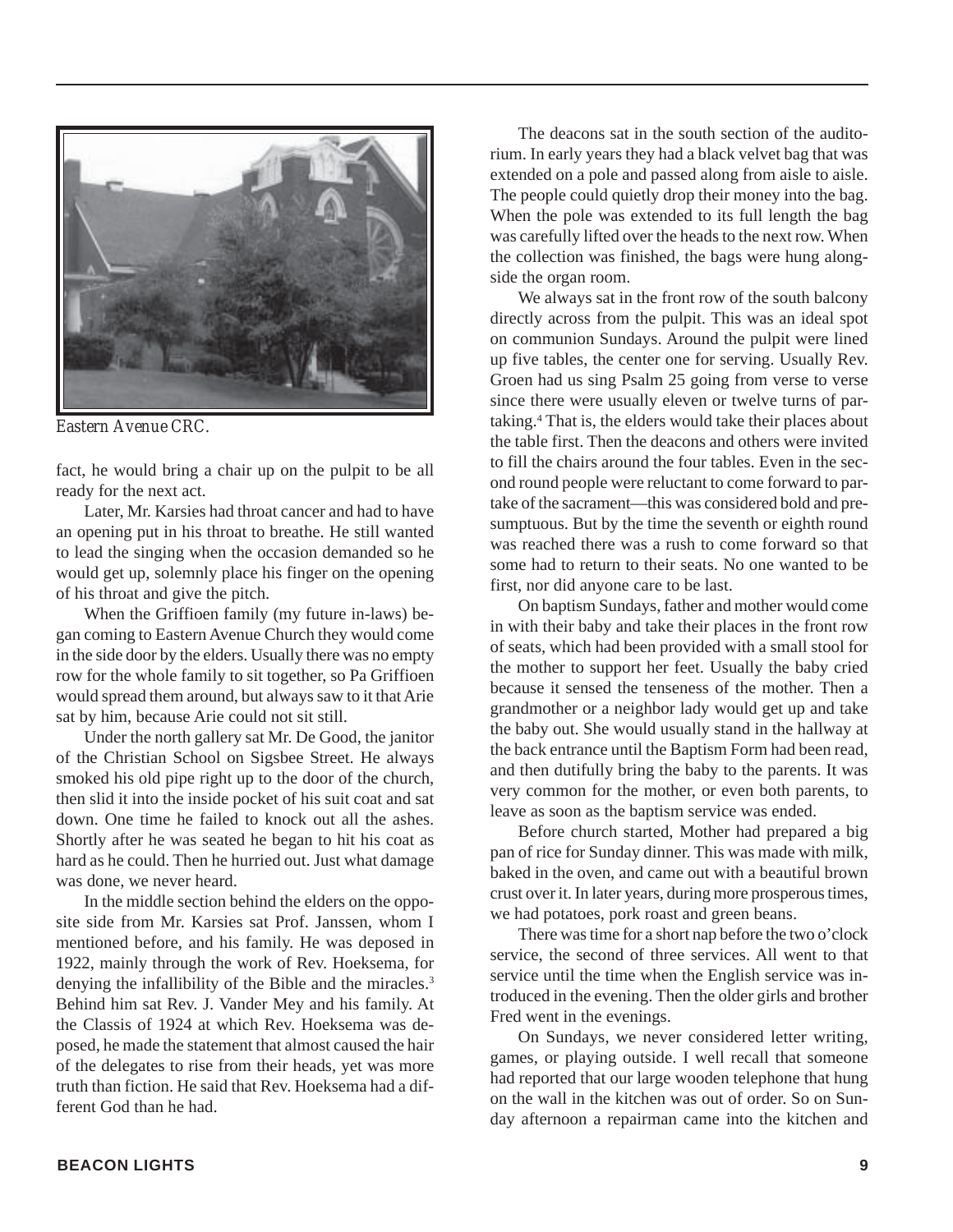began to work on the phone. My father came from the living room, took one look and in a loud voice, literally drove him out of the house. This man was so amazed at the yankee-dutch scolding that he received that he quickly packed up and did not return.

Our Catechism teacher was Mr. Sevensma, a hunchback and a cripple. He was very stern, holding us down with terror. We had to address him always with more than one word: for example, we had to say "Ja, Mr. Sevensma," or, "Neen, Mr. Sevensma." He could make scathing remarks to those who failed to learn their lesson. He picked in his nose while he was telling the story, and also had his own unique applications of the lesson. For example, Eutychus was an example of what happened if we slept in church.

In the summer we had a very special event, the annual Sunday School picnic. We children all met in the church and marched to Wealthy Street where we boarded waiting streetcars, some of them open cars that took us through downtown to John Ball Park. We received twenty-five cents in tickets that could be spent at the park. Ice cream cones and Cracker Jack were still a nickel. There was also a large wash tub with lemonade. The mothers and some of the fathers came for dinner. After the dinner a minister gave a speech and then the children played games. Streetcars took us home again.

On Christmas afternoon at five o'clock we had our Christmas program. All the speeches and songs were in Dutch, even though the Sunday School lesson was taught in English. After the program we each received an orange and a box of candy.

We sometimes hear people speak of the "good old days," as if the church then was spiritually much better than at present. That may be true from certain aspects, since sin does develop from year to year in the church as well as in the world, requiring constant need for reformation. But there was much in those days of which one could hardly approve.

There were the neighborhood "toughies." They did not hesitate to steal, as long as they did not get caught. They sought every opportunity to obtain their beer and have their pleasures. On Sunday they sat in the back row of the balcony, where they either slept, talked or played cards. The consistory appointed a muscular individual to keep order among them, and when necessary to strong arm them out of the church. He had the authority to make arrests, although I do not know of any instance that he did this. There was still a carry over of this practice when we were in First Church.



*Johannes Groen's parsonage.*

What was strange was the fact that the consistory did nothing about these outlaws. They took the attitude that they were still only baptized members, so that they were hardly subjects of discipline.

We ended our Sunday in the twilight singing Dutch Psalms, with Father as Voorzinger (lead singer). My dad had been in a choir in the Netherlands, so he enjoyed singing. Dad would also read to my mother from the religious paper, "De Standaard,"<sup>5</sup> or from some religious book. In the winter, the hard coal stove with iced glass windows glowed in the corner of our home. What a wonderful way to end the Sabbath! ❖

#### **Endnotes**

<sup>1</sup> Prof. Janssen taught at Calvin Theological Seminary. He favored a higher critical view of Scripture.

2 Johnnie Green is the English translation of Johannes Groen.

<sup>3</sup> Rev. Hoeksema was appointed by the Theological School committee along with six other ministers to study Prof. Janssen's teachings. The majority of the committee drew up a report condemning these teachings, which report was adopted by the Synod of 1922. The majority report was chiefly the work of Rev. Hoeksema. For more information on the Janssen case, see Prof. Herman Hanko's master's thesis "A Study of the Relation between the Views of Dr. R. Janssen and Common Grace."

4 The bread and wine were not distributed as they are now, but the people came forward in turns to the table to be served.

<sup>5</sup> "De Standaard" was a Christian newspaper written and published in the Netherlands. It was edited by Dr. Abraham Kuyper.

*\_\_\_\_\_\_\_\_\_\_\_\_\_\_\_\_\_\_\_\_\_\_\_\_\_\_\_\_\_\_\_\_\_\_\_\_\_\_\_\_\_\_\_\_\_\_\_\_\_\_ Karen is a member of Protestant Reformed Church in South Holland, Illinois, and a granddaughter of Rev. C. Hanko.*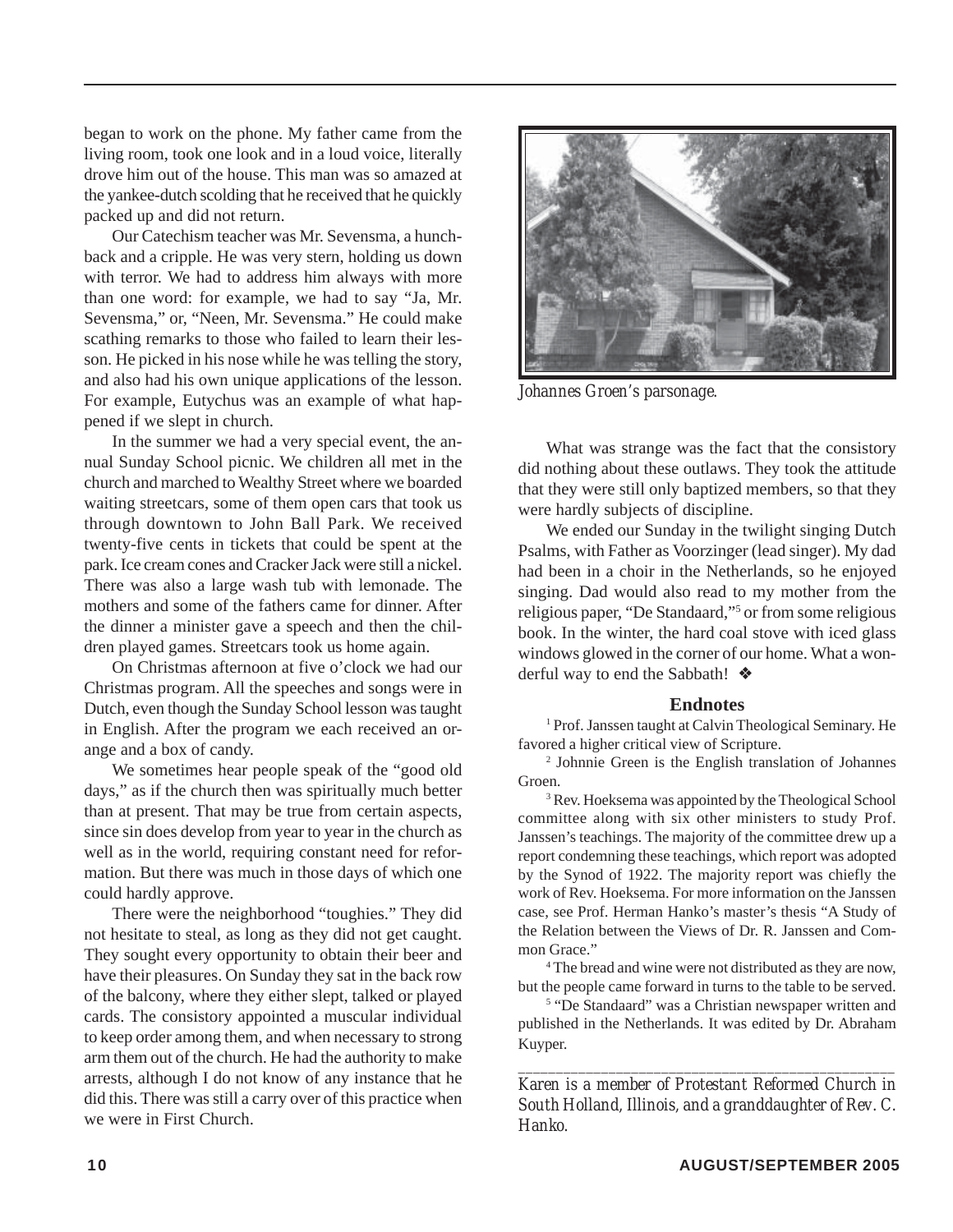## Watching Daily At My Gates

by Skip Hunter

#### August 1 Read Romans 7:1-11; Canons of Dordt 3 & 4:5

Here in this article we see that the Ten Commandments are not the way to salvation. However, their work is important. They show to us our sin, and as Scripture states, they lead us to Christ. Our obedience to the law will not give to us salvation. The Canons wish to make it abundantly clear that Christ is the only remedy for sin. Our works, even the works of keeping the law, do not obtain for us salvation. As we live in this world, we must see that nothing that we can perform will give to us eternal life. As we live, let us look unto Christ the author and finisher of our faith. Sing Psalter 42:1, 2, 5, & 6.

#### August 2 Read Romans 8:1-7; Canons of Dordt 3 & 4:6

Finally we find the source of our salvation! People of God, do you put all of your trust in Christ? Young people, do you live a life of Christ and in Christ? Here in this short article we find the way God ordained to give to those whom He has chosen from all eternity eternal life. Salvation is in Christ through the operation of the Holy Spirit. The good news of the gospel, as it is proclaimed each week. shows to us the way to the Father. He has gathered His church from both the old and new dispensations. Are we thankful? Do we show we are thankful by our lives? Sing Psalter 391.

#### August 3 Read Acts 1:1-8; Canons of Dordt 3 & 4:7

It is popular in many public events to sing *God Bless America.* This article shows that this cannot or will not ever happen. God does not bless one nation in the new dispensation. God gathers His people from every tribe, tongue, and race. No one nation can claim Him as their God. Those who have been washed by the blood of the Lamb must acknowledge the greatness of their salvation. They must not also try to discover the reason why God saves some and condemns others. Let us ask God's blessing upon us and upon those faithful churches which proclaim the pure Word of the gospel. Upon them and them only does God's blessing rest. Sing Psalter 174.

#### August 4 Read Ezekiel 36:21-28; Canons of Dordt 3 & 4:8

Here we have the working out of God's plan of salvation. God has called a certain number of people to be saved. Those whom He has called will be saved. Of that there is no doubt. Nothing man can do will change that number. There are two facts which arise out of this truth. First of all we must preach the gospel to the nations believing that the called ones will be gathered. Secondly we must know that not all will ever be saved or have the possibility to be saved. The third point of Calvinism is limited atonement. Here we see that truth. Let us proclaim the gospel knowing that those who are called will come. Sing Psalter 170.

#### August 5 Read Matthew 13:1-9; 18-23; Canons of Dordt 3 & 4:9

The Scripture reading for today as well as the explaining article indicate to us that God is not at fault when some do not receive His Word. God's way of salvation is all powerful. It will do its work in the hearts of those whom He has prepared. Let us receive that Word with thankfulness, let us live our daily lives out of that Word, and let us praise God from whom all blessings flow. Sing Psalter 239.

#### August 6 Read I Peter 2:6-12; Canons of Dordt 3 & 4:10

Quickly the fathers want to make sure that we do not become full of pride and claim for ourselves credit for our salvation. This is a natural reaction to the error that they were combating. Men want credit for what they do. Listen to conversations of many people. How many times do the words *I* or *me* appear in that conversation? How about ourselves? Are we any different? We are nothing; God is everything. This must be our attitude and guiding light as we live in this world. Sing Psalter 352.

#### August 7 Read Psalm 101; Canons of Dordt 3 & 4:11

Here in this article we see the whole of the actions of God in His people. He takes a dead stick and causes it to live. And not only does it live, it brings forth good fruit. As we sit under the preaching of the Word today, let us see that the preaching is the means of grace which brings us to salvation. Let us see that the preaching feeds our hungry souls in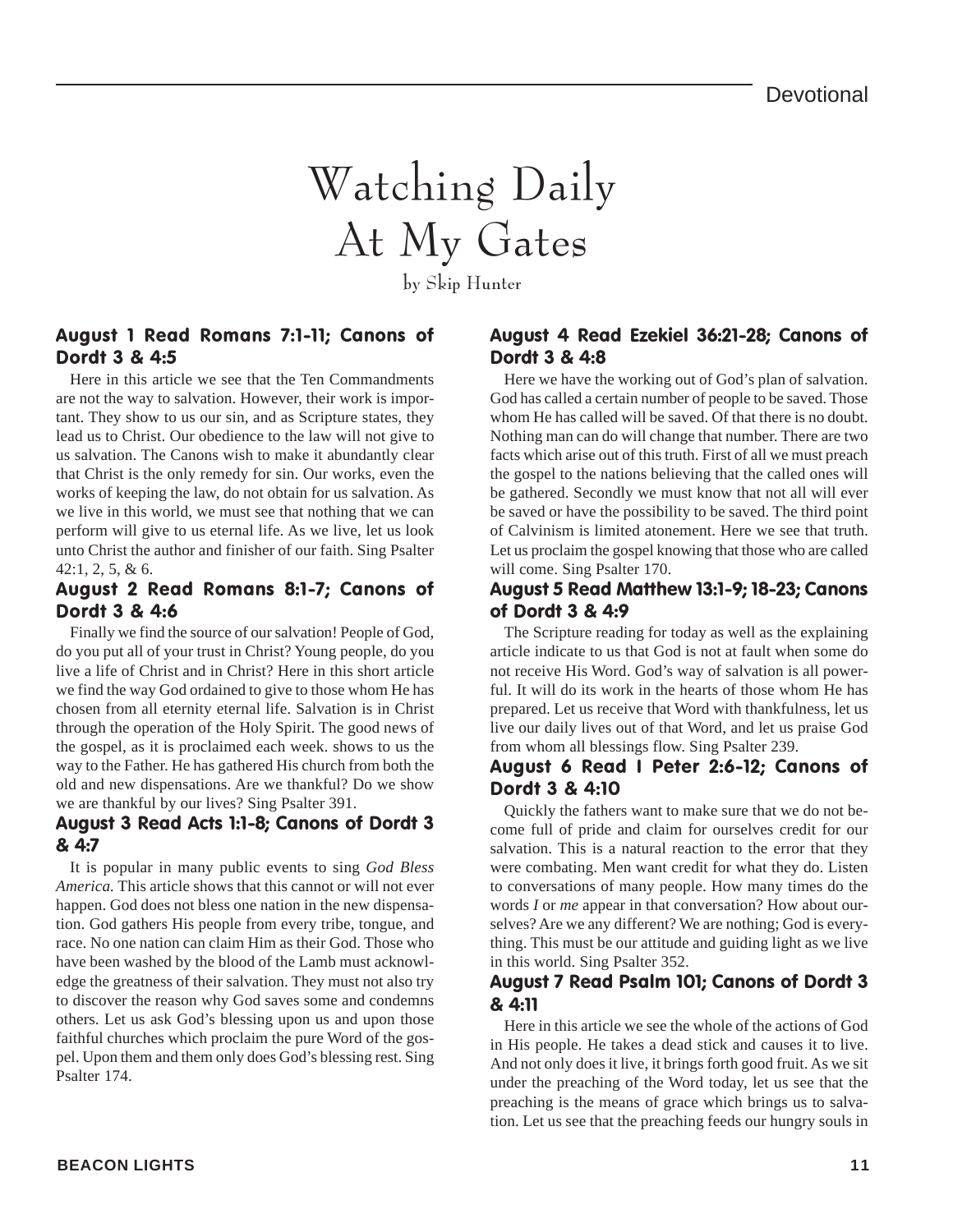order that we may bring forth those good works. Let us concentrate on that word and know that this is God's blessed way for us. Take time today and every day to meditate on that Word. Let us begin the eternal rest which will be ours in heaven. Sing Psalter 271.

#### August 8 Read John 3:1-8; Canons of Dordt 3 & 4:12

Today's reading is one that is well-known and often misinterpreted. Jesus was preaching the gospel to both Nicodemus and us. Do we see the true gospel in this text? Or, are we like others who see a God who loves all men? The fathers at Dordt saw regeneration being preached in John 3, do we? Sing Psalter 357.

#### August 9 Read John 3:9-21; Canons of Dordt 3 & 4:13

The work of the Holy Spirit concerning our salvation is a mystery to God's people. But yet God gives to us the assurance that that work will accomplish its goal to bring His people eternal life. In the Scripture for today Jesus sent Nicodemus to the Scriptures to learn what it says about the way of salvation. He also sends us to the Scriptures to learn about that way. People of God, are you going? Young people, do your use your Bibles daily? Let us go to God's Word and listen to all that He has revealed to us. Let us be satisfied with the knowledge that is revealed there. Sing Psalter 325. August 10 Read Philippians 2:5-13; Canons of Dordt 3 & 4:14

Once again the fathers come back to the truth that salvation is by grace alone. This truth of the reformation was under attack at Dordt. This truth of the reformation is under attack in the church world today. Because that truth is under attack, the Bible is under attack. As we learned yesterday the Bible holds for us those truths which God has seen fit to impart to us concerning salvation. Today's article contains one of those truths. If we do not believe that faith is a gift from God, we do not believe God's way of salvation. If we do not believe God's way to salvation, we will have no comfort in this life and the life to come. Believe, people of God, and receive rest for your souls. Sing Psalter 358.

#### August 11 Read I Timothy 2:1-6; Canons of Dordt 3 & 4:15

People of God, what is your conception of God? This is an important question as it relates to the subject of the Canons. If we consider God less powerful than He is, we will expect to have something to do with our salvation. If we by our actions bring God down to our level, we will try to save ourselves. If we by our actions or our words make light of God's sovereignty, we will not give to Him the credit due to our salvation. God is God! Of that there is no doubt. Because He is God, we must place all of our trust in Him for salvation and its benefits. Remember this, people of God,

and you will have no doubt of your salvation. Sing Psalter 266.

#### August 12 Read Colossians 3:1-7; Canons of Dordt 3 & 4:16

Here we see two truths. First of all we have plunged ourselves into ruin. The Canons remind us of this in order that we do not begin to look at ourselves as creatures of worth by nature. In the world in which we live, this is a common error. Secondly, we must see that God took our corrupt nature and changed it by His power into a nature which is spiritually restored. This was done by the work of our elder Brother upon the cross. This was done that we may live and show forth His glory each and every day. Let us remember these two truths as they are part of our salvation. Sing 23.

#### August 13 Read Colossians 3:12-17; Canons of Dordt 3 & 4:17

This is an excellent article to read and reread as we prepare for the coming Sabbath Day. Tomorrow we will sit under the means of grace. We will sit under that means which God has ordained to give to us the salvation wrought in Christ. Are we prepared to use that means? Are we looking forward to those means? By the preaching of the Word and the sacraments, we receive great assurance of our salvation. Let us prepare ourselves to begin the eternal Sabbath as we worship tomorrow. Sing Psalter 349.

#### August 14 Read Romans 8:28-35; Canons of Dordt 5:1

We begin the final section of this great creed. Here we come to the fifth point of the doctrine of Calvinism or TU-LIP: Perseverance or Preservation of the Saints. This is a most comforting doctrine to the people of God as we live in this sin filled world. The text that we read for today also provides us with that comfort. Reread verse 28 again. Notice **ALL THINGS** work for our good! For what else could we hope? Someday this evil world will be destroyed, and we will live in harmony with all the saints in heaven. But for now we know that God will care for us. What a blessed comfort! Sing Psalter 293.

#### August 15 Read Colossians 3:8-13; Canons of Dordt 5:2

People of God, we must be a praying people. God has given to us this manner of communication with Him for our comfort in our salvation. If we could not go to our heavenly Father for this comfort, we would be miserable. There would be no purpose for us to live on this earth. We know our condition. It is terrible. But because we can pray for deliverance from our sins, we will be comforted by the answer which comes from God. As we begin our work week, let us remember to seek God in prayer and let us do that often. Sing Psalter 385.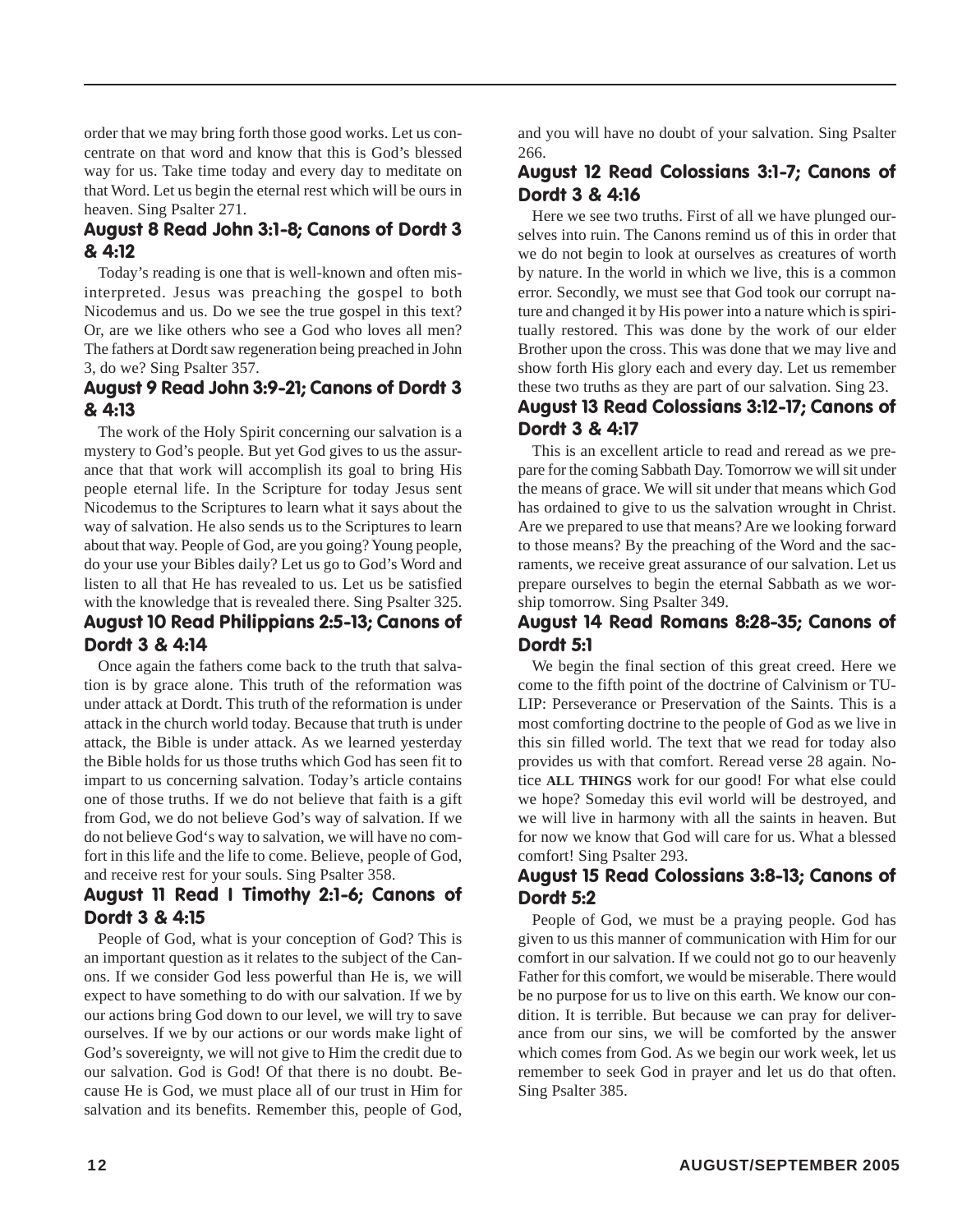#### August 16 Read Jude 20-25; Canons of Dordt 5:3

Every time we are reminded of our sin and misery, we would be in despair if that is as far as we go. But God does not leave us in that state. Our faithful God, Creator, and Father cares for us, loves us, and stays with us. Just as a child who might be lost in the wilderness finds himself in hopelessness, so we who are in the wilderness of this world of sin feel hopeless without the love of the Father. Let us pray for His care and rest assured that He will care for us. We know this because He is a faithful God and will not leave us. Sing Psalter 202.

#### August 17 Read James 1:12-16; Canons of Dordt 5:4

It is a known fact that even the people of God fall into sin and even into very grievous sins. As we saw in the article even David and Peter fell. Because of the old man of sin in us, we are prone by nature to sin. The article also tells us that we must by prayer and meditation on God's Word fight against the tendency to fall into sin. When we fail to pray and meditate, it is more likely that we will fall. Let us fight against the old man of sin, and let us do that by the means given to us by our faithful covenant heavenly Father. Sing Psalter 83.

#### August 18 Read James 1:17-21; Canons of Dordt 5:5

Sin is not a light manner. Sin against the holy God is very offensive. We may not live lives of "sowing wild oats". We must not have the attitude that we "sin that grace may abound". No, we must flee from sin. We must avoid it by using that which God has given to us. When we fall into sin, we will lose that assurance that we have of our salvation. We will feel destitute and lost. When we fall into sin, we must seek repentance. This repentance only comes from God. Let us confess our sins to God and seek the repentance which brings the blessed assurance which is by grace alone. Sing Psalter 106.

#### August 19 Read James 1:22-27; Canons of Dordt 5:6

What a comfort this article is to the people of God! Go ahead; read it again. God does not leave us in despair. Our merciful God will not allow us to plunge ourselves into utter destruction. This is a comfort of the doctrine of election. This doctrine is not cold. This doctrine is warm and full of God's love for His people. Even though it may appear that the Holy Spirit has left us, He has not! Jesus in John 14 tells us that He will not leave us comfortless. What a blessing this is! What a comfort! Thanks be to God! Sing Psalter 149.

#### August 20 Read Psalm 32:1-5; Canons of Dordt 5:7

In the next few days we will read the Psalms penned by David after his fall into sin with Bathsheba and events which followed. These are Holy Spirit inspired writings. These are proofs that the Holy Spirit does not leave the elect even when they grievously fall. These Psalms are just not for David. They are for us. They chronicle our life experiences. We, too, must lift our voices in praise to the God who delivers us from all sin and evil. Sing Psalter 140**.**

#### August 21 Read Psalm 32:6-11; Canons of Dordt 5:8

We, like David, deserve to fall completely out of favor with God. We, like David, deserve all the punishments of hell for our evils in this life. But God in his rich mercy rescues us before we fall away. There is nothing that we can do to save ourselves. There is nothing that we can do to rescue ourselves from the quicksand that is sin. Of ourselves we would perish. It is only by God's grace that we are rescued. It is only by the work of Christ on the cross that we are saved. As we enter His presence in worship today, let us thank Him for the salvation that He freely gives us. Let us consider our ways, confess our sins, and seek the repentance which only He can give. Let us use this Lord's day aright. Sing Psalter 141.

#### August 22 Read Psalm 51:1-6; Canons of Dordt 5:9

What a comfort it is to know that we will never be lost. This article shows to us the goodness of our heavenly Father. Not only has He elected us to eternal life. Not only has He provided the way to eternal life namely His Son. But He has also provided to us the comfort in this life that we will receive eternal life as well as the other accompanying spiritual benefits. He does this by the faith that He alone provides for us. People of God, as we walk through this valley of the shadow of death, we will fear no evil because He is with us. Sing Psalter 53.

#### August 23 Read Psalm 51:7-13 Canons of Dordt 5:10

After David was convicted of His sin by Nathan he knew he needed the help that comes only from one source. That source was God. As we study Psalms 32 and 51, we can see the path along which God led not only David but also each of us. God does not leave us in our misery. Not at all! God provides the way of comfort through the work of His Spirit as the Spirit of Christ. We can find in His Word much comfort. This is what we must do. We must study that Word, we must pray for the help of the Spirit, and we must rest assured that our covenant God will help us and give to us that comfort. Knowing that the spiritual victory is ours will give to us the peace that passes all understanding. Sing Psalter 143.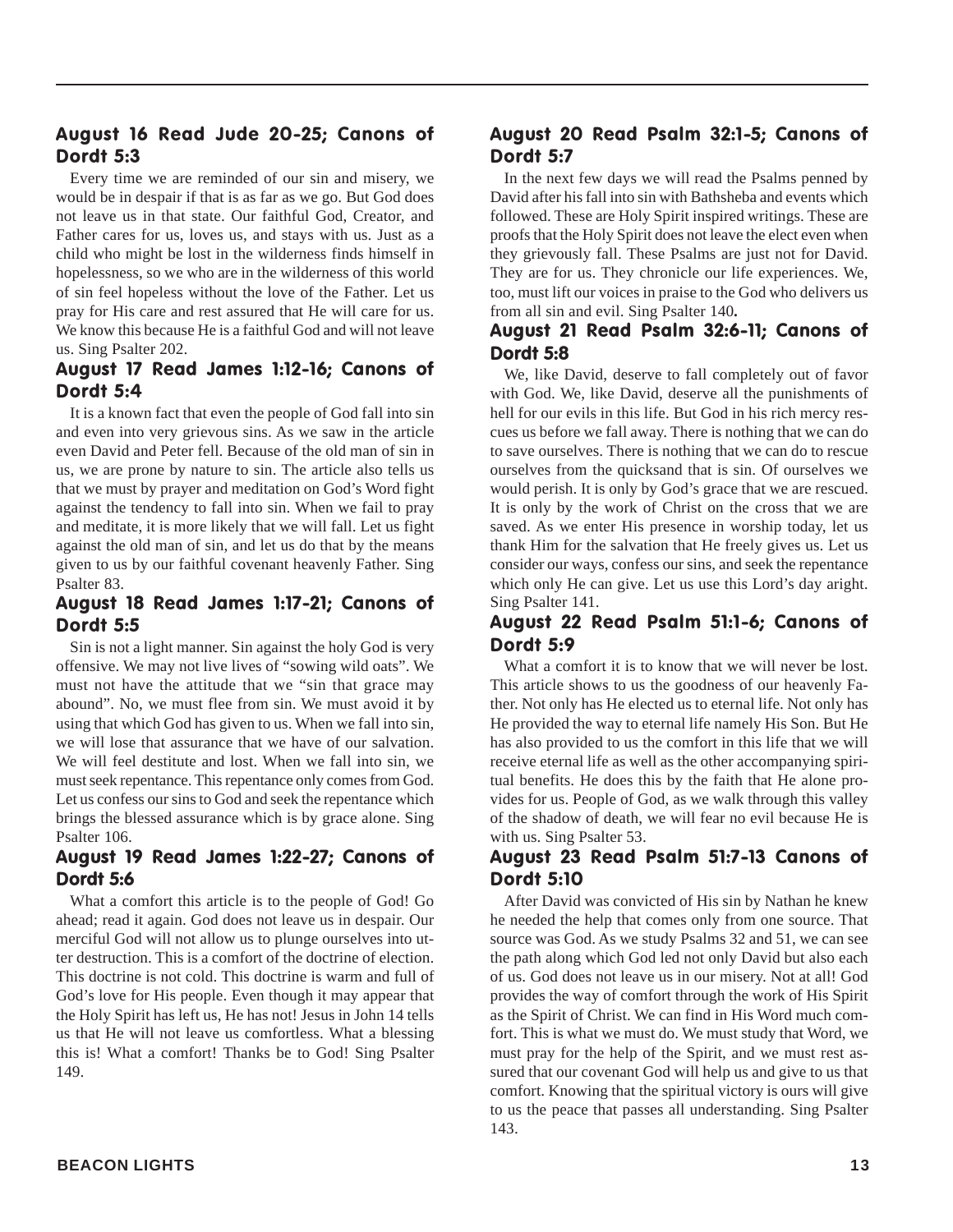#### August 24 Read Psalm 51:14-19; Canons of Dordt 5:11

Part of the Lord's Prayer states, "and lead us not into temptation but deliver us from evil." As we live in this world of sin; as we struggle with our own weaknesses and sin; we must constantly pray this prayer. As well as praying for this deliverance, we must also seek to find God's word to us as He has given it to us in His Word. The Bible is replete with passages which will help us in our darkest hour. Just as Jesus Himself banished Satan with the words, "It is written." So must we, too, banish our demons with those words. How can we know what is written unless we take time to study and discover what God tells us in His word? Let us daily search the Scriptures and find rest for our souls. Sing Psalter 333.

#### August 25 Read Psalm 54; Canons of Dordt 5:12

People of God, why must we do good works? Is it to procure for ourselves a place in glory? Is it to help God with our salvation? The answer to the last questions is a resounding NO! We do good works in thankfulness for the salvation freely given to us by God. We do good works out of the comfort that we gain from being preserved by almighty God. By doing good works we see that God has given to us salvation without our help. If we would for a minute believe that we could help, our wickedness would plunge us into despair because we know that even our best works are as filthy rags in His sight. Let us humble ourselves before mighty God, let us work out of the salvation that He was given to us. Sing Psalter152.

#### August 26 Read Romans 13:10-14; Canons of Dordt 5:13

We see in this article that we must carefully consider that salvation which God ordained for us. We must carefully consider that perseverance that He has provided for us. Why must we do this? We must do this in order that we continue to walk in that good way. If we disregard that which we have been given, the comfort obtained would be lost from consciousness. We would then slip into our wickedness again. We must carefully consider what God has given to us every day and know that without His help we would fall. Sing Psalter 159.

#### August 27 Read Psalm 119:9-16; Canons of Dordt 5:14

As we come to the end of this beautiful creed, we see the fathers once again pointing us to God's Word. Young people, do you daily take that Word into your hands, read it, consider it, and take it into your hearts? There is nothing else which will provide for us the comfort and assurance that we need than what is found in the Bible. Even as we need physical food to sustain our physical body, we need the spiritual food of the Word to sustain our spiritual body. Read that word daily, meditate on it, and use it in your lives. Then

prepare yourselves to make confession of faith so that you may use the other means of grace for your comfort and your assurance. Sing Psalter 322.

#### August 28 Read John 17:9-13; Canons of Dordt 5:15

As we end our meditation on the Canons and the beautiful truths found within them, we read that Christ at the end of His earthly life considered these doctrines for His bride the church. There are few that wish a sovereign God to preserve them for eternity. They want to have a part in it. This is the world in which we live. People of God of all ages, take time to consider these things, for in doing so you will become more and more assured of the blessed life to come which God has prepared for you. As we worship today, let us bring our gifts of thanks and lay them before Him. In this way we will be comforted and ready to face whatever Satan and his hosts have in store for us. *Soli Deo Gloria!* To God be the glory alone! Sing Psalter 362.

#### August 29 Read Psalm 1

Once again we turn to the Psalms for our daily meditation. The Psalms are inspired poetry for God's people. Here we have songs of praise and songs of prayer. We are shown our sin and the deliverance from those sins. We are urged to put our trust in God. The first Psalm begins with the word blessed which has the idea of happiness in it. We are not happy because of any worldly pursuit. We are only happy when our delight is in the whole law of God. We are happy when we meditate in that law day and night. We must spend part of each day meditating on God's law. For then and only then can we be truly happy. Sing Psalter 1.

#### August 30 Read Psalm 2

From the description of the happy man, we come to a Psalm which speaks of Christ. Our heavenly Father knows the trials that we go through. He knows that the wicked rage against us and are trying to destroy us. These same wicked tried to kill His Son. But the almighty sovereign God has decreed that no one would defeat His Son. Because His Son is not defeated, our salvation is sure. The Psalm closes with the word blessed. Who are the blessed ones? They are the ones who put their trust in the almighty sovereign God. Sing Psalter 4.

#### August 31 Read Psalm 3

Reread verse 5 again. People of God of all ages, we have no reason to fear as we lie down on our beds at night. With childlike trust we can know that God will care for us. Our little children can have that trust. Our young people can have that trust. Aged saint, do you have that trust? Do you trust that God will deliver you from all the evils of this day? Why can we have that trust? We can have that trust because salvation belongs to Jehovah. Our covenant God will care for us at all times. Notice the word blessing appears again in the last verse of this Psalm. We are truly a blessed people. Sing Psalter 5.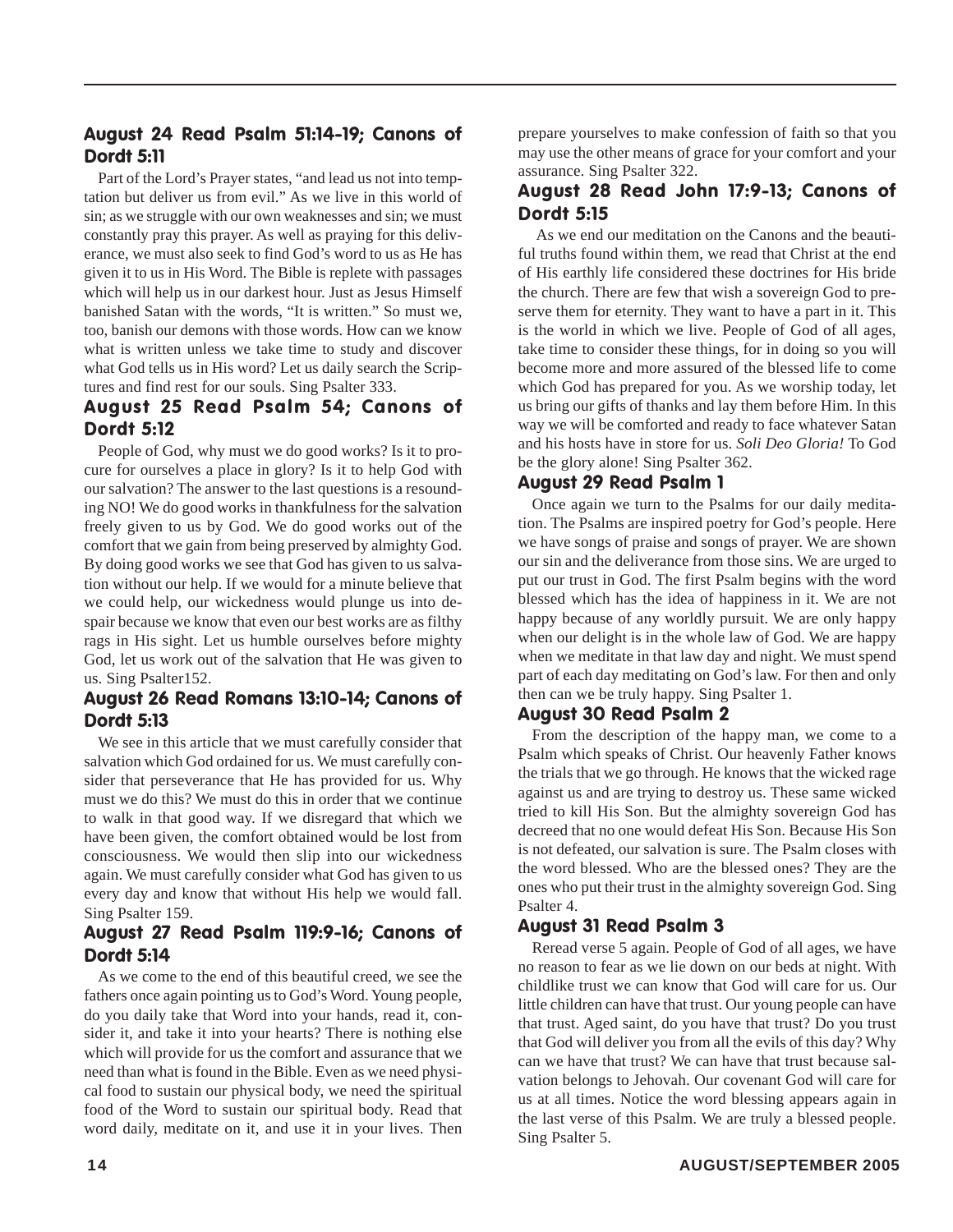## Watching Daily At My Gates

by Skip Hunter

#### September 1 Read Psalm 4

Verse 3 states. "The Lord will hear when I call unto Him." What a beautiful and comforting statement! When men call, not all who are called hear. When we call to Jehovah, He hears. It is as simple as that, He hears. And because He hears, He will answer our call. When we are in distress, when we lie upon beds of affliction, or when we are lonely; He hears us when we call unto Him. Not only does He hear us, but He will answer us. His answer will be good for us. It will be deliverance from what ever difficulty we may find ourselves. O, it may not be the deliverance which we expect, but it will be the deliverance which we need. Let us call upon our God knowing that He will hear us. Sing Psalter 7.

#### September 2 Read Psalm 5

Notice the similarities between this Psalm and the last one. The writer is being oppressed by enemies. He knows that he must cry unto God. In his cries he knows that God will answer. He asked God to lead him in God's way which is the way of righteousness. People of God, we must do this as well. We must go to God and ask to be led in the straight path of righteousness which leads to eternal life. Because we know that God will defend us, we can break forth into joy. This joy can be expressed in singing the inspired Psalms of God. Because we are the people of God, He will bless us and protect us. Let us each and every day go to Him from whom all blessings flow. Sing Psalter 11

#### September 3 Read Psalm 6

Here we have a Psalm in which the author David seeks relief because of his sins. We do well to meditate upon this Psalm and learn that we, too, need this relief. David realizes that Satan and his host do battle against him each and every day. This is a realization which we must make about our lives. Satan fights hard. Because he fights hard, we will become weary. Without the help of our Father to strengthen our weaknesses, we will fall. David knows that God will hear his prayer. Do we know that, people of God? Is this our experience in this life. By God's grace it will be, and we will be able to fight the battle of faith until we are delivered to the glories which will be ours in heaven. Sing Psalter 12. September 4 Read Psalm 7:1-7

If you study the life of David, you can understand how and why he wrote many of these Psalms. These are the responses to the way God led him. In each of them we see how David grew in grace through the path on which he was led. But if we study the life of David and the Psalm more closely, we see more clearly that these Psalms are for us. They are what we need in the path on which we are led. We can learn how to pray more earnestly by such a study. As we attend church today, let us worship the God in whom only we can trust. Let us praise the God of our salvation with every song that we sing. Finally, let us live lives led by this Word until we are taken to glory. Sing Psalter 13:1-3.

#### September 5 Read Psalm 7:8-17

When it comes right down to it, we must see that judgment belongs to God. God will judge all men ourselves included. Because He is the righteous judge, we know that His judgments will be right. Not only is God our judge, He is also our defense against those who wish us to fall. He will give to the wicked the proper judgment and punishment. This affords to us comfort because we know without God's grace we would receive the same judgment and punishment. Because Jehovah is righteous, we can sing His praises. Because He has saved us we will sing His praises. Because His judgment is right, we must sing His praises. Are we singing with all our being the praises of the righteous God? Sing Psalter 13:4-7.

#### September 6 Read Psalm 8

Here is one of those gems of Scripture! No matter how you hold it up to the light, it sparkles with the glory of God. When you line up all the names ever spoken upon this earth, God's name is more excellent than any of them. We can see that when we examine the creation which is all around us. From each creature of the sea to the heavenly bodies, to the flowers of the field, we see the wonderful glory of Jehovah. What is man that God has concern for him? What is man that He sent the Son of man to save Him? Man is nothing compared to God, but in His loving kindness He cares for us and causes us to utter with our children "O Lord our Lord, how excellent is the name in all the earth!" Sing Psalter 15.

#### September 7 Read Psalm 9:1-11

What does it mean to us that the Lord will endure forever? Think about that for a minute. First of all it means that nothing else has or will endure forever. Only God is above time. But more importantly because He endures for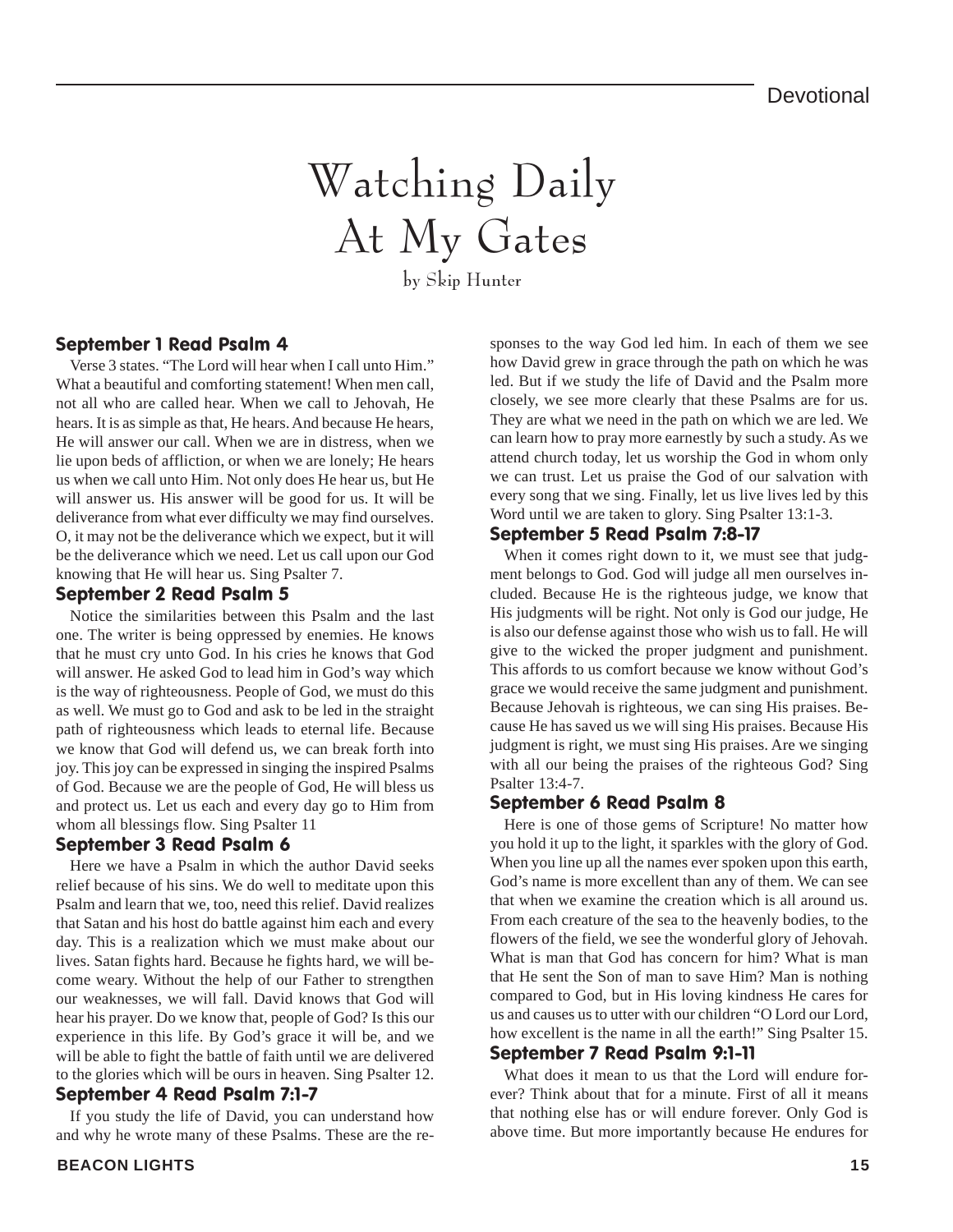ever we can rest assured that nothing is greater than He and that nothing can cause His decrees to fail. Because of this our salvation is sure. As the psalmist endured much in his life, as the church endures many enemies, each of them could know that that eternal God was greater than all that opposed them. This is our comfort. While it might seem that the wicked might win the battle, we know that God who endures forever will give to us the victory. Thanks be to our eternal God who preserves us by His grace. Sing Psalter 16:1- 5.

#### September 8 Read Psalm 9:12-20

The second part of this Psalm continues the thought of the first part. We trust in a God who will care for us no matter what difficulties arise in our lives. Young people, as you go to school each day, you must learn to see that God does care for you and will help you in what ever difficulties arise in your lives. As you come into contact with more and more of the wicked world, you must see that God will help you. As your sins rise up against you, you must see that God will deliver you from sin and from Satan's clutches. You must learn how to ask God for such deliverance. Your prayers must be to the God who will deliver you. This must guide you as you pray. For then your prayer will be acceptable unto God as they go through Jesus who is our mediator. Meditate on this and learn to pray the prayers that each child of God needs. Sing Psalter 16:6-9

#### September 9 Read Psalm 10:1-11

In verse 4 we read, "God is not in all his thoughts." Could this be said of us? It is one thing to say that God is not in the thoughts of the wicked. But what about us? How do we live our lives? Young people, as you plan your activities for tonight, is God in your thoughts? Does the type of entertainment you chose, show that God is in your thoughts? Children, as you play on the playground, is God in your thoughts? Businessmen, is God in your thoughts as you make decisions about your work and relations with others? God must be in our thoughts in whatever we do. We must show that God is in our thoughts by our activities throughout the day and night. By meditating upon the Word of God we can more clearly put God in our thoughts and live sanctified lives. Sing Psalter 18:1-5.

#### September 10 Read Psalm 10:12-18

Jehovah is King for ever! When God is in our thoughts, this will be our confession. When we acknowledge God as our King we will live lives with Him in the center. Do we do that? Have we thought much about God since last Sunday? Yes, I know we pray at meals and have our devotions. At least I hope these are our practices. But has God been in our thoughts since last Sunday? Have our daily lives reflected the fact that we acknowledge Him as King? Or have we made choices which have shown that we want to be king? Or have we made choices which showed that we ignored the King who reigns above? As we finish this week, and prepare to

worship in God's house, let us consider the fact that God is King forever in our lives. Sing Psalter 18:6-9.

#### September 11 Read Psalm 11

As we rest this Sabbath Day, let us remember that God is always in His temple. We enter His house today to worship Him, but we should always be worshiping Him. God sees us wherever we may be because the whole world is His. This is a great comfort for us. The righteous do not have to fear what the wicked may do. In history the church has not always been the refuge that it is today. In the future, as antichrist approaches, it will not be that refuge either. But we need not fear; God's eyes are beholding all men. God loves His righteous people. He will provide the refuge we need. As we go up to the house of God, let us consider these things, and let us resolve more and more to live a new and holy life. Sing Psalter 20.

#### September 12 Read Psalm 12

As we begin another school and work week, let us consider more closely the words of verses 3 and 4. What will we do with our mouths today? Children, how will you speak about the adults in your lives? What will you say about your classmates? Will you lie about those around you or about yourselves? Young people, what proud words will you speak? Will you curse God to show how great you are? Adults, have your resolved to guard your tongues? While these words were penned because the wicked were oppressing David, they apply to us as well. As James says the tongue is a little member, but it can cause big things to happen. As we begin this week, let us pray that God will help us guard our tongues, and that we can use them in His service. Sing Psalter 21.

#### September 13 Read Psalm 13

Reread that first question in this text. The answer is simple but yet full of comfort. Our heavenly Father will never forget us. This is the truth we learned of in the last head of the Canons. The truth of preservation of the saints assures us that God will never forget us. What a blessed truth that is! No matter what situation we find ourselves, God will never forget us. No sickness, no pain, or no suffering can take us away from the love of God. If we lie on a bed of affliction, we can rest assured that God will remember us. Because we can trust in our covenant God, we can and must praise Him for the salvation which He has prepared for us. Let us remember to always sing unto God because of His goodness. Sing Psalter 22.

#### September 14 Read Psalm 14

The first six verses of this Psalm deal with the truth of total depravity. All men by nature are dead in their sins. All men are in misery because of such sins. But verse 7 indicates that there is a difference. Some men, not all men, have the hope of a salvation coming. Some men, not all men, will rejoice. People of God, do you pray the prayer of verse 7. Are you awaiting the day that Christ will return on the clouds of heaven to take His church to the spiritual Jerusalem? We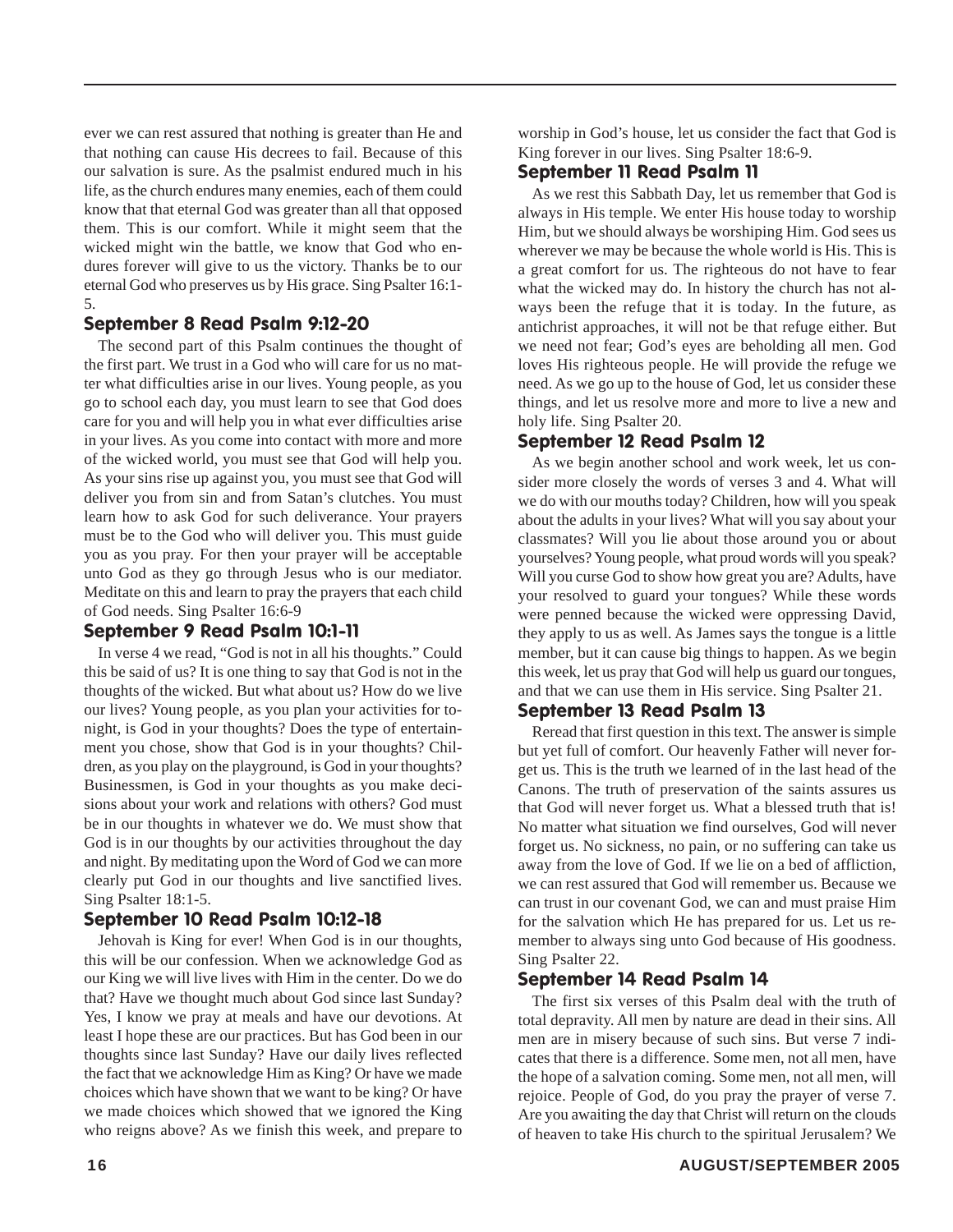must live lives that indicate that we are captive in this world of sin. We must live lives that show that we are waiting a deliverer. Are we awaiting the day that we will truly be glad and rejoice? Sing Psalter 23.

#### September 15 Read Psalm 15

There is a connection between Psalms 14 and 15. That connection is the actions of those people who are awaiting their deliverer. Those people are those who have been chosen before the beginning of time, and now they live a particular life. Young people, do verses 2-5 describe you? Do you keep God's commandments? Do you watch your tongue especially as it concerns those around you? Do you stay away from the evil doers of this world and have friendships among the people of God? If you do, even at this age, you will find the blessings that belong only to God's people. If you do, as it says in verse 5, you will not be moved. Young people, is this your desire? It must be, you know, if you wish the peace that belongs to God's people. Think about your lives and walk the sanctified life of the child of God, and then and only then you will have peace in your soul. Sing Psalter 24. September 16 Read Psalm 16

There are many thoughts in this Psalm on which to meditate. We should read it more than once today in order to receive its complete meaning. First of all we see a necessary prayer that God will preserve us. Another beautiful thought is that in verses 5 and 6 where we see the promise of the covenant of grace which God has extended to us in which He is our friend and we are His people. We see the promise of Christ in verse 10 where we see the promise of the resurrection which was the necessary for our salvation. Finally we have the promise of eternal bliss in heaven. What wonderful truths are found in this Psalm! Read and reread it and take its words to your heart. Sing Psalter 29.

#### September 17 Read Psalm 17

The title of this Psalm is "A Prayer of David." The prayers in the Bible give to us patterns for our prayers. We can and must meditate upon them in order that we, too, can pray. God has given to us prayer as a means of communicating to Him all of our cares in this life. Because of Christ our prayers rise as the sweet incense of old unto the throne of grace. In verse 8 we see the beautiful words asking for preservation as only God can provide it. We need to take these thoughts on our lips daily. Finally we can pray in the confidence that not only our prayers will reach heaven, but the day will come that God will take us before that throne of grace. Let us consider the prayers of the saints, and let us pray without ceasing. Sing Psalter 33.

#### September 18 Read Psalm 18:1-6

In this Psalm which is entitled a song, David begins with a prayer. He sees that he needs deliverance from the wicked around Him. He pens these words in full confidence of God's goodness towards him. Even though he has been led in a hard way, David is able to say that he loves God. He has

tasted of God's goodness, and he knows that God is worthy to be praised. People of God, we must learn from David's experience. We must know that help comes from God not from other men or even from within ourselves. When we have confidence in Jehovah, we will find the comfort and confidence to endure all hardships in this life. Let us wait upon God, and let us call upon God knowing that He will hear us and deliver us from all evils. Sing Psalter 34:1-3.

#### September 19 Read Psalm 18:7-19

Here in this part of Psalm 18 we see the deliverance God has wrought for us. Notice that deliverance is portrayed in the various wonders of nature which we behold. We do not fear the thunderstorm, for it is a picture of God's judgment upon the wicked. We do not fear the volcano, for we see the wrath of God upon those who hate Him and us. Take notice of the various forces which God has placed in nature. Take notice of them and know that they are there for our instruction and our comfort. God will not leave us to be destroyed. He will come for us. Sing Psalter 34:4-9.

#### September 20 Read Psalm 18:20-29

The last line of verse 19 is "Because He delighted in me." Today's reading continues that thought. Because God delights in us through Christ He rewards us. Our righteousness is the righteousness that is imputed to us through Christ. Only through Christ are our hands judged clean and we are upright. In the darkness of this sinful world, He is our light and our salvation. This is a great comfort to us as we live. Let us seek Him who has made us righteous. Let us live lives of thankfulness to Him who delights in us. Sing Psalter 35:1-3.

#### September 21 Read Psalm 18:29-36

God's way is perfect. That we know. What does that mean for us? It means that whatever way He leads us is good. David did not have an easy way, but he confessed that God's way was perfect. This is what we must do. As we face difficulties in our lives, we must know that they are part of the perfect way of God for us. If our way is the hospital bed for many months or even years, God's way is perfect. What ever that way is, God will care for us and help us to live in that way. This was David's testimony, and this should be our testimony as well. Let us pray for the grace to walk in God's perfect way. Sing Psalter 35:4-6.

#### September 22 Read Psalm 18:37-50

As David finished this Psalm, he finishes it with a song of thanksgiving. Singing is one of the ways with which we can show our thanks for what God has done for us. It is also a way for us to prepare for that eternal Sabbath in heaven singing the praises of the Lamb and the King. Some of our songs are private songs of thanksgiving, but here in verse 49 David speaks of singing among the brethren. Singing in church by the congregation is one of those God-ordained parts of the worship service. Let us make good use of those songs to thank God for all that He has done for us. Sing Psalter 36.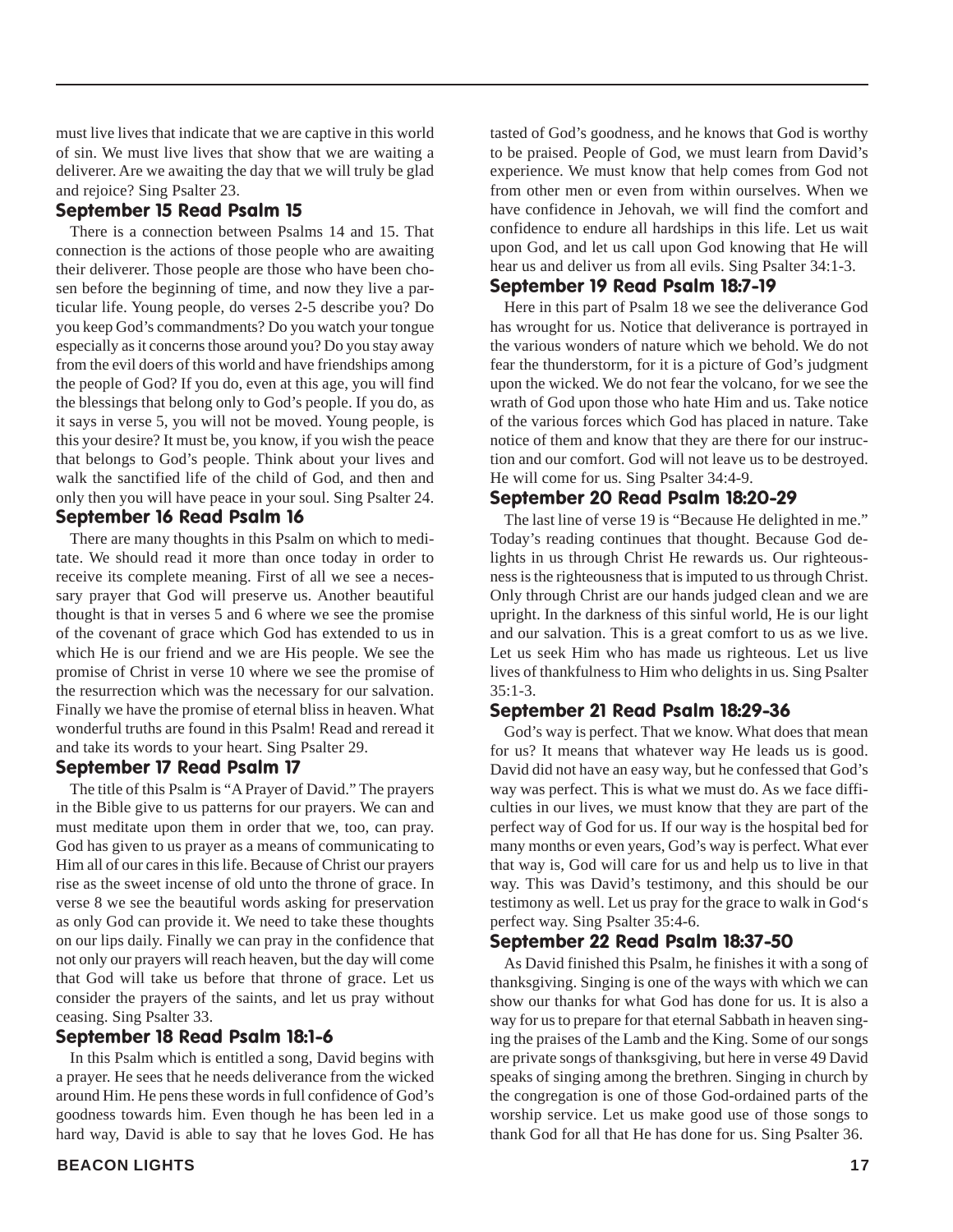#### September 23 Read Psalm 19:1-6

People of God of all ages, do you study the created world around you. God has placed much in His creation for our instruction. Our Belgic Confession calls it a most "excellent book." We need to spend time looking at the creation in order that we can learn more about God and His works. While we cannot find salvation in the creation, we can find out about the way of salvation as God illustrates in this Psalm using the sun as a picture of Christ. Young people and children, one of your responsibilities in school is to learn about creation in order that you can learn more about God. God speaks to us in creation. Are we listening? Sing Psalter 37.

#### September 24 Read Psalm 19:7-14

The second part of this Psalm speaks about God's law as it is found in His Word. While creation tells us about God, it is in the Word that we are led to salvation. God's perfect law provides for us the only way of salvation. This law is better than any man made law. It is better than anything in creation. The law also shows to us our sin. It also prompts us to pray for forgiveness from those sins. The last verse of this Psalm is one of those verses that should be committed to memory. Take a minute to reread it. Did you see the beauty found in it. Let its words be ours as we pray today. Sing Psalter 40.

#### September 25 Read Psalm 20

Notice the three times that the word *name* is used in this Psalm. In each case that word is shown with activity. God's names tell us not only about Him, but also about what He does. By learning those names, we learn what He does for us. Those names have power. Through those names we can find the source of our salvation. We do not need any of man's inventions or accomplishments for our safety. "Our help is in the name of Jehovah who made heaven and earth." As we worship today let us remember to listen and learn about the names of our God. As we prepare for the new week, let us remember to use those names in a right way. Sing Psalter 44.

#### September 26 Read Psalm 21

Here in this Psalm we see David in a different light. He is no longer running from Saul and those who would kill him. He has been placed upon the throne and has a period of relative peace. What does David do? He praises Jehovah who made him king. He knows that it is not of himself that he gained this position. It was God's will and God's will alone. What about us? As we go about our work today, do we confess that it is of God that we have what we have? Do we think our businesses are our doing? How many times do we use the word I as we talk about our place in life? We must remember that it is God who has given to us all things, and that we must give to Him all praise and honor for what He has done for us. Sing Psalter 45.

#### September 27 Read Psalm 22:1-10

This Psalm, like the last one, has prophecies of Christ found in it. That is because David is a type of Christ. David as king was a picture of the King, Christ Jesus. Here in this Psalm we see prophecies of Christ as he suffered on the cross for our sins. It is good for us to read these words because they tell us about the way our salvation was obtained. Christ suffered for us. The first words of this Psalm were among the last that Christ spoke before His death. They indicate to us the depths of suffering that Christ endured for us. This should cause us to thank Him daily for His sacrifice. Sing Psalter 47:1-5.

#### September 28 Read Psalm 22:11-21

As we continue this Messianic Psalm, we realize that our sufferings on this earth are minor compared to what Christ endured for us. Like Christ we must call upon God to help us in these times. David confessed that his strength came not from himself but from God alone. This must be our confession as well. Young men, this should be your guide when you consider the use of your body. Your strength is not yours; it is God's, and you must use it to His glory alone. Let each of us pray that God be not far from us at any time. If God is far from us, we are helpless. What a terrible condition that it! Sing Psalter 47:6-11.

#### September 29 Read Psalm 22:22-31

As David once again enjoys the blessing of fellowship with God, he once again states that he will praise God where ever he is. Why does he do this, and why must we do this? We must do this because God has not left us in despair. He does not hide His face from us. He cares for us and will continue to care for us. There is also a beautiful truth found in the last part of this Psalm. Once again the truth of the covenant is proclaimed. Parents and grandparents, is it not wonderful to read, "A seed shall serve Him"? Is not this the content of many of our prayers? Let us rest in the comfort of the last two verses of this Psalm. Sing Psalter 49.

#### September 30 Read Psalm 23

Once again we come to this most familiar part of Scripture. Can you say these words by heart. Adults, can you do this? Young people, can you? Not only should we be able to say them by heart, we must also say them from the heart. When we confess that Jehovah is our shepherd, that means that we believe that He will care for us just as a shepherd cares for the sheep. This also means that we confess that we are sheep with all of their characteristics. These words provide comfort for the youngest saint who can take them on their lips, and they provide much comfort for the oldest saint who cannot say anything else. With Jehovah as our shepherd, what else do we need? Sing Psalter 53.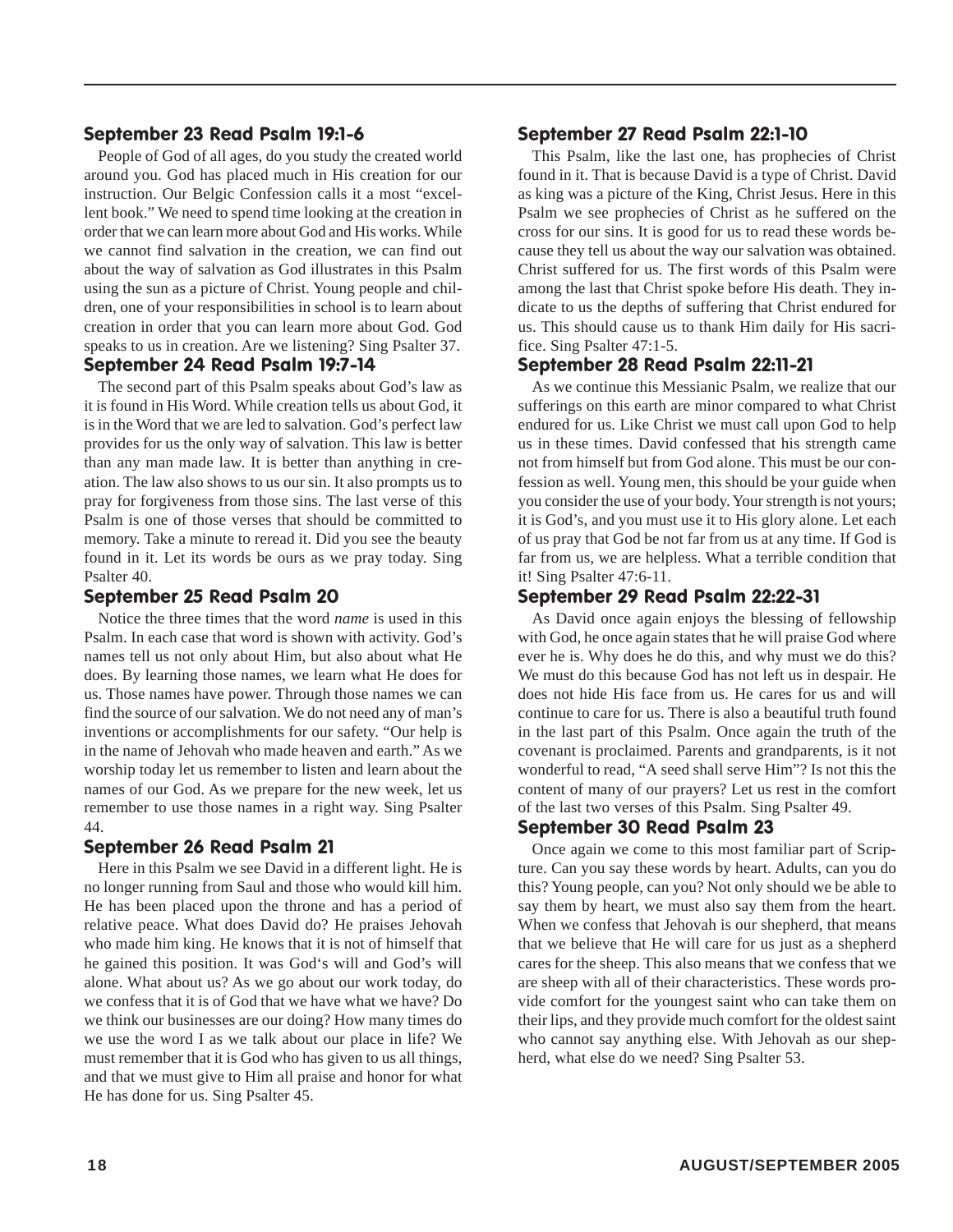## Hull Protestant Reformed Church

by Jan Westra

The history of the Hull Protestant Reformed Church<br>goes back to the beginning of the Protestant Reformed denomination. Just a few weeks after the<br>meeting at which the consisteries who were expelled goes back to the beginning of the Protestant Reformed denomination. Just a few weeks after the meeting at which the consistories who were expelled from the Christian Reformed Church formed a temporary organization called the Protesting Christian Reformed Churches, Rev. H. Hoeksema responded to a call from Northwest Iowa to "come over and help us." Here many had been closely following the controversy that had been going on in Grand Rapids, Michigan. Many were keenly interested in what Rev. Hoeksema had to say. During the week meetings were held in a town hall filled to capacity in the city of Hull. In the town halls of Sioux Center, Doon, and Rock Valley, similar meetings were hosted at that time. The "Three Points" were the topic of enthusiastic discussion in many homes, coffee shops, and these public meetings. Before Rev. Hoeksema left the area, the Protesting Christian Reformed Church of Hull, Iowa, was organized with a membership of 32 families.

This was a group filled with determination to cling to the truth of God's Word. They went to work with enthusiasm and zeal and the Lord blessed their labors abundantly. After only five months a new parsonage was ready and occupied by Rev. B. J. Danhof. And after only three more months the congregation met for the first time on Thanksgiving Day in the new church building the Lord had graciously provided for them. The church building was 76 feet long and 40 feet wide with a 60 foot bell tower and a seating capacity of 350. December 3, 1925, a dedication service was held in the new church building. What a celebration that was! The Revs. H. Hoeksema, G. Ophoff, and H. Danhoff had made the two day journey from Grand Rapids to participate. The service began at 1:00 that Wednesday afternoon with a sermon preached by Rev. H. Danhof in Dutch. According to a report in the *Standard Bearer*, he preached for ninety minutes from Revelation 21, "Behold the tabernacle of God is with man." After that Rev. Ophoff took over the pulpit and preached in English. According to the same report, it was 5:00 pm when he finished his sermon. The audience was then given a break until 7:30 pm. There were refreshments served in the basement and no doubt a few of the farmers hurried home to do chores. The



**BEACON LIGHTS 19**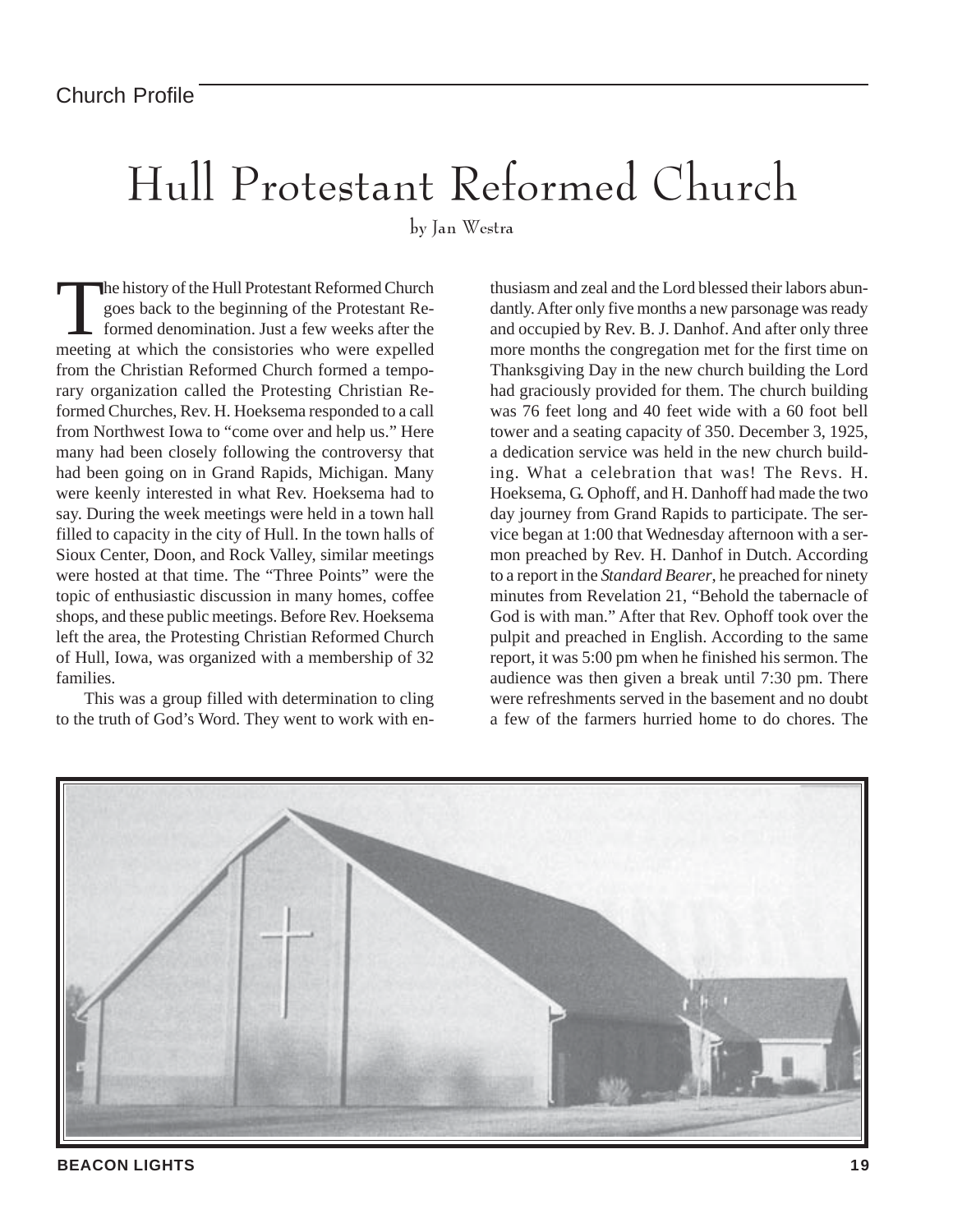church building was filled that evening when Rev. H. Hoeksema addressed the audience in Dutch concerning the events that had taken place in the last year bringing about the organization of the Protesting churches. Reports indicate that there were many visitors from the surrounding areas present to hear this speech. Enthusiasm continued and the congregation flourished.

In the January, 1926 issue of the *Standard Bearer*, Rev. B. J. Danhof reported that the congregation had grown to 50 families. He writes, "The day will not be far in the future if by God's grace and blessing, Hull has an annual remembrance of December 3, 1925." This "annual remembrance" however, was not a part of God's sovereign plan. A year later found this new and flourishing congregation entangled in controversy. September17, 1926 a notice appeared in the *Sioux County Index* written by Rev. B. J. Danhof stating that the congregation in Hull had always been and still was an independent church and not part of the Protesting Churches in the east. This of course was not true since they had been organized under the *Act of Agreement* set forth by the consistories of the Protesting Churches. At a congregational meeting held on December 8, 1926 in Hull Rev. Danhof defended the Three Points of Common Grace and tried to persuade the congregation to return with him to the Christian Reformed Church. He almost succeeded in destroying this newly organized congregation. Rev. Danhof left with all but ten families and returned to the Christian Reformed Church. On February 28, 1927, the church was reorganized as the Hull Protestant Reformed Church. Through strife and trial the Lord would purify His church. Ten families and five individuals with a debt of \$11,000 on a new church building and parsonage was what were left of the once flourishing congregation.

#### Through strife and trial the Lord would purify His church.

The seminary in Grand Rapids was quick to respond to the needs of this struggling, little congregation. Since there were no ministers available, William Verhil, a student in the seminary at that time, was given a two year leave of absence from the seminary to help out in Hull. Meeting in the basement of a church much too large for them, the congregation was led by Student Verhil until the late summer of 1929 when Rev. C. Hanko graduated from the seminary and took the call extended to him by

the Hull congregation. The group was still small and according to Rev. C. Hanko met in the basement during the winter months so that they would not have to heat the church auditorium. During the thirties and forties the Lord blessed the congregation in Hull with steady growth. After Rev. Hanko, Rev. Leonard VerMeer, and then Rev. Andrew Cammenga served as pastors in Hull. Again in the early 1950s it was the Lord's will to purify His church and bring them to a clearer understanding of the truths of His Word.

Along with many churches in the denomination, Hull again suffered great numerical lose at the time of the split in 1953. At that time Rev. John DeJong was the pastor of the Hull congregation. During the controversy concerning the covenant, Rev. DeJong sided with the Rev. DeWolf who had been deposed from First Protestant Reformed Church in Grand Rapids, Michigan. He and a majority of the congregation claimed the church building. In September of 1953, just twenty-five families were left faithful to God's word and continued in Hull as the Protestant Reformed Church. This small group was forced to find another meeting place where they could hold church services. After holding services at Western Christian High for several weeks they were able to rent the basement of the community building. Little did they know that this would be their meeting place for more than ten years. During this time Rev. Heys and Rev. Kortering served as her pastors. It wasn't until 1964 that they again regained possession of the original church building and property through court action.

During the seventies and eighties the Lord continued to prosper the church in Hull. Rev. J. Kortering and then Rev. M. Hoeksema served as her pastors during the 1970's. It was with thankfulness and joy that they saw the opening of the doors of the Hull Protestant Reformed Christian School in August of 1976. In 1979, Rev. R. Cammenga accepted the call to Hull and in 1985 Rev. R. Moore came to serve as her pastor. During these years the pews were becoming more and more crowded. It became evident by the early 1990s that a new place of worship was needed. Land was purchased near to the grade school and in the spring of 1993 the congregation met for the first time in its new house of worship. During the 1990's the congregation in Hull also became involved with the mission work in Ghana. After being appointed the calling church for the mission field in Ghana and after several calls were declined, Hull called her own Pastor, Rev. R. Moore to that field.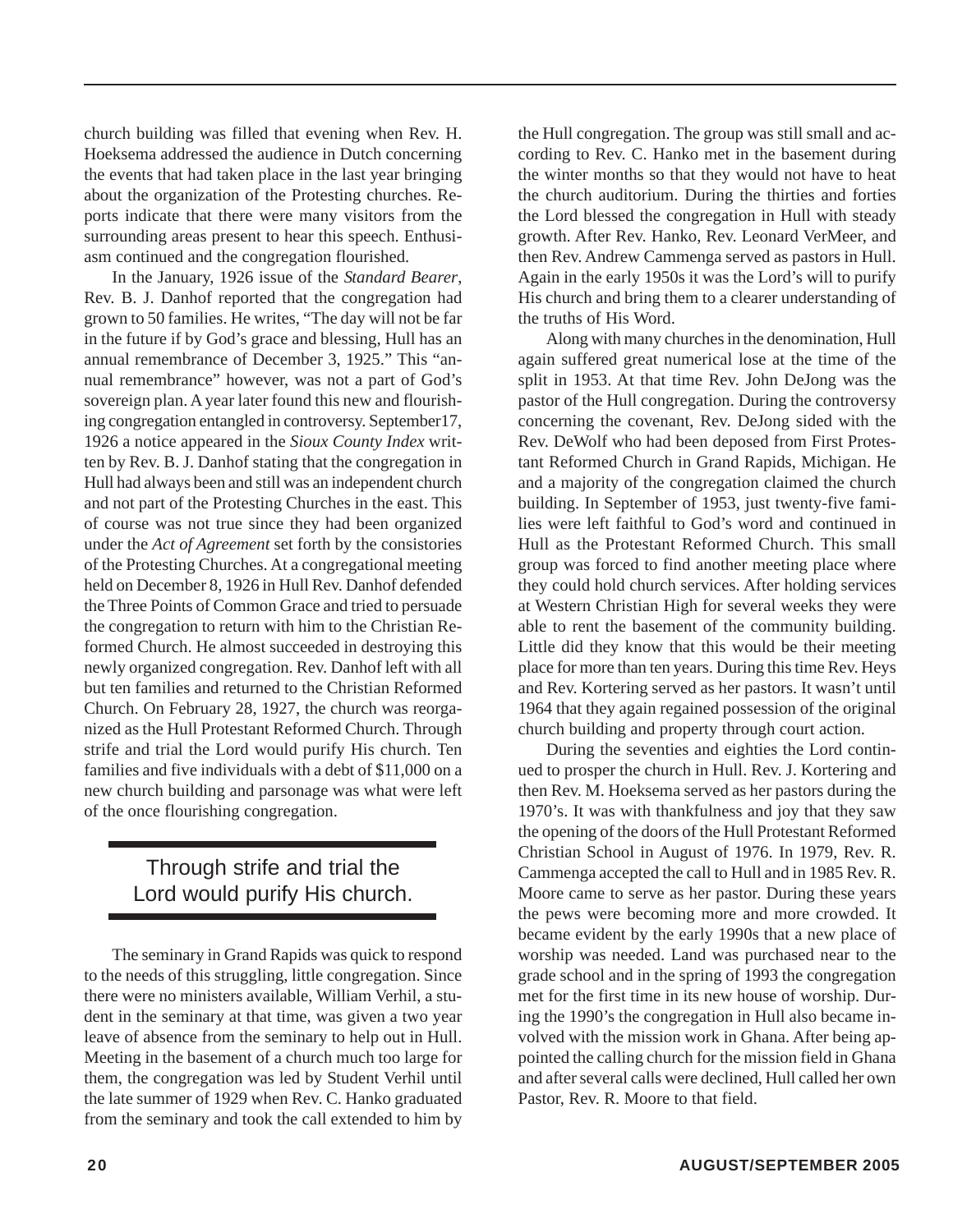After Rev. Moore took up his labors as missionary in Ghana, the Lord sent Pastor S. Key to labor in Hull. The congregation continues to grow and now numbers 137 families with 582 members. A congregation that was once made up mostly of farmers and their families is now made up of members from many different occupations. Although still mostly a rural community the growth of urban areas has affected this part of the country also. The congregation has in its membership a doctor, a lawyer, engineers, contractors, construction workers, factory workers, business men, teachers, and farmers. The Lord has blessed the congregation in Hull abundantly. With the prophet Jeremiah, we must confess "It is of the Lord's mercies that we are not consumed, because his compassions fail not. They are new every morning, great is thy faithfulness" (Lam. 3:22-23). We are especially thankful that we are privileged to hear the truth of God's Word proclaimed to us from Sabbath to Sabbath. It is our prayer that the Lord will preserve that truth among us and continue to strengthen us spiritually as we look toward the ever more quickly approaching day of the return of our Lord. ❖

*\_\_\_\_\_\_\_\_\_\_\_\_\_\_\_\_\_\_\_\_\_\_\_\_\_\_\_\_\_\_\_\_\_\_\_\_\_\_\_\_\_\_\_\_\_\_\_\_\_\_ Jan is a member of Hull Protestant Reformed Church in Hull, Iowa.*

#### Church Family

A Faithful Witness: The Christian Family

by Nathan Dykstra

The institution of marriage and the family structure have come under heated debate in religious<br>and political circles. Various churches degrade<br>marriage by the allowance of divorce and remarriage and ture have come under heated debate in religious and political circles. Various churches degrade marriage by the allowance of divorce and remarriage and their support of the changing roles of men and women in marriage. Politicians also seek to redefine marriage through the promotion of homosexual relations. These influences on the institution of marriage desecrate the sanctity and meaning of a true, biblical marriage. It is imperative that Christians follow the guidelines of proper marriage as they are recorded in Holy Scripture. Fathers, mothers, and children are called by Christ to faithfully abide in their respective roles in both marriage and the family life. Through their adherence to the principles of God's Word, Christians provide a witness of a proper family structure to the wicked world which seeks to pervert the basic foundation of a family. As a future minister D.V., I will set forth the principles of marriage and family life to His people and help them to apply this doctrine positively to their lives.

The marriage of a man and woman has been the basic foundation of society from the very beginning. Genesis 2:18 states, "The Lord God said, it is not good that the man should be alone; I will make him an help meet for him." God created pairs of all the animals so that they were complete in their natural design. Adam viewed the perfect order of the other animals in their male and female relationships, and he realized his incompleteness.1 God purposely directed Adam to recognize this incompleteness because that prepared Adam for the newly created female, Eve. Adam learned that the woman was an essential part of his life and "necessary for his own completion."2 The man and the woman complemented each other from the very beginning. Thus, God in His perfect wisdom created the institution of marriage as a relationship between one man and one woman.

A faithful pastor must set forth the doctrinal principle of a biblical marriage, but this also needs to be applied to the everyday lives of his congregation's members. The pastor reminds the husbands to be faithful to their wives and honor them for they are the essence of their completion. This means that the men must be careful not to experiment with pornography or sexual chat rooms on the Internet. When a man participates in such a sin, he forfeits the relationship with his wife and stains the sanctity of it. The men must be warned of the presentday evils and the dire consequences for these sins. Although women also suffer from the sins that plague the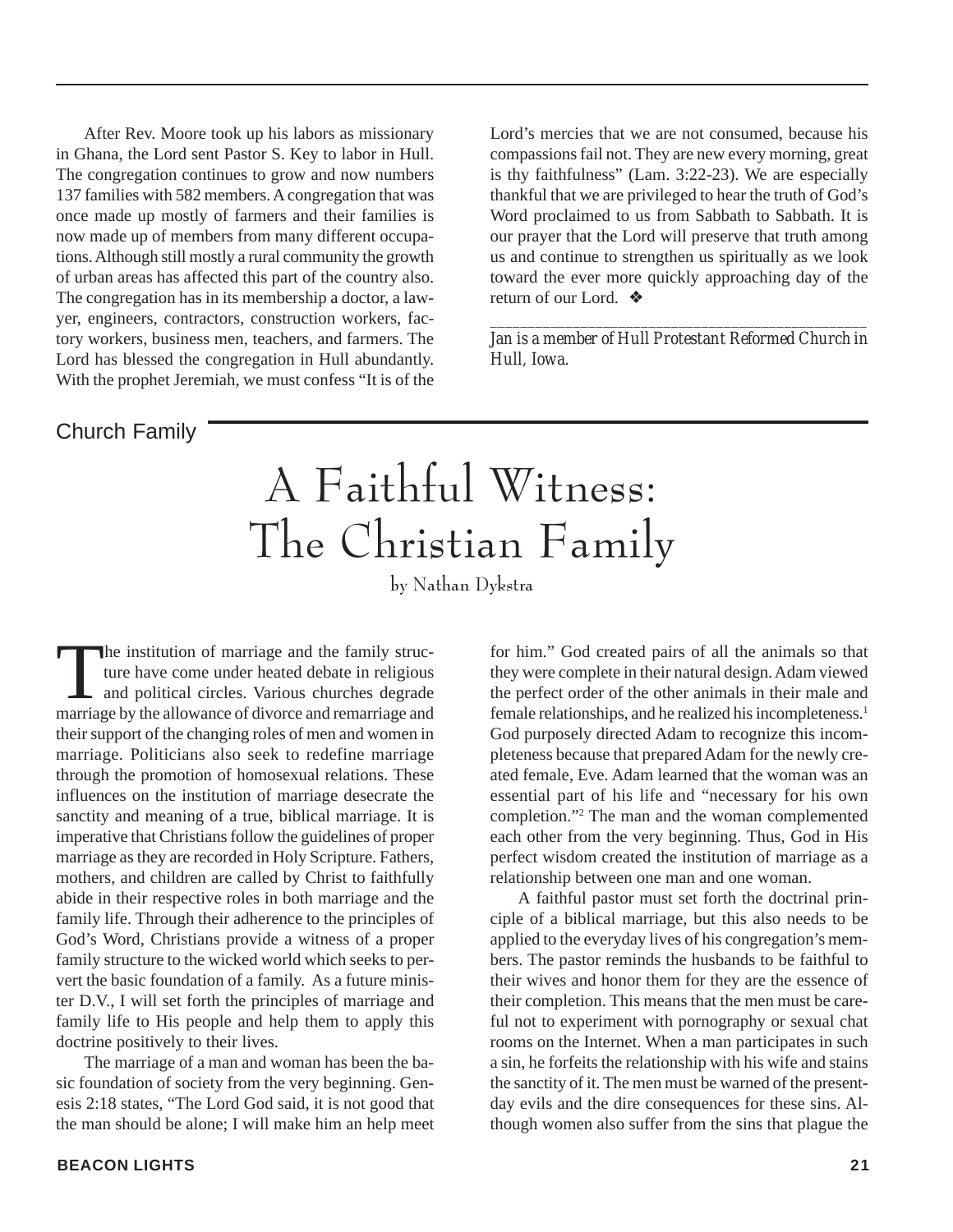men, they need to focus on their special role within the home. Society influences many women to engage in employment outside the home. A pastor cautions the women to forsake the pressures of the world and focus their attention to the rearing of covenant children. These admonitions present difficulty for the pastor for the influence of the world upon the church is powerful. He must stand fast in the Word but also actively promote healthy marriages of his members. He performs this by eagerly counseling the young adults who desire marriage and encouraging couples of all ages to walk as disciples of Christ within their marriages. Husbands and wives must model their behavior and calling in marriage after the chief Shepherd who forsook his own interests for the sake of His people. What a powerful illustration for the people of God to follow! Jesus Christ gave up his place at the right hand of God in the glory of glories to come into the world and deliver his people. The children of God must follow this example and forsake themselves in order to build up their spouse.

God's people need to understand the God-ordained principle of marriage and the individual roles for the man and the woman inside that marriage so that the principle may be applied to their lives. The role of the male is described in Ephesians 5:23 "For the husband is the head of the wife, even as Christ is the head of the church." Therefore, the man must assume headship over his wife and children just as Christ rules over the Church. The husband must rule in a kind manner and "dwell with them according to knowledge, giving honor unto the wife, as unto the weaker vessel, and as being heir together of the grace of life" (I Peter 3:7). The woman is commanded to submit herself to the authority of her husband for the Lord's sake. She lovingly respects her husband and dutifully performs the menial tasks of keeping a family because she desires to serve the Lord through her role in a God-ordained marriage. The women need to be of a sound mind for this allows them to reflect on the role of the church in its relationship to Christ.<sup>3</sup> The Church must sacrifice itself to maintain the faithful witness of Jesus Christ, so the woman in a marriage must apply this example of sacrifice into her own life. It is important for women to remember the relationship between Christ and His Church because it may be the only thought which keeps them going from day to day. Husbands may lose respect for their hard work and children may disregard the dignity of the mother, thus, women need to hear and understand their important roles in a marriage. The minister encourages the men and women about their important roles within God's covenant family and reminds them that all these ordinances are God-ordained for the benefit of His Church.

These are difficult guidelines for Christians to follow in this wicked day and age. The feminist movement encourages women to forsake their husbands and families by seeking careers outside the home. The men are tempted to treat their wives as mere objects of sexual pleasure or unnecessary parts of their lives. The people of God need to submit to these biblical marriage guidelines because "[He] gave unto every creature its being, shape, form, and several offices to serve its Creator. He doth also uphold and govern them to the end that man (and woman) may serve his God.<sup>4</sup> Since God has ordained the institution, Christian men and women desire to serve Him through their humble submission to His will.

The institution of marriage is being undermined today by the wickedness that abounds in the present day and age. Many churches no longer maintain a particular stand against the sin of divorce and remarriage. The minister of the gospel needs to defend the sacred institution of marriage by teaching the church about the evils of divorce and remarriage. The words of our Lord in Matthew 5 must be proclaimed and maintained. The minister also promotes the institution of marriage by taking a stand against homosexuality. Politicians and various members of society have not heeded to a most basic lesson of God's Word that one man is meant for one woman. Society uses an equality argument to justify homosexual lifestyles rather than turning to the Word of God. These people may twist the political principles for alternative lifestyles but the Bible teaches a different view concerning these people who "change the natural use into that which is against nature" (Romans 1:26). The Word states that "the unrighteous shall not inherit the kingdom of God, neither fornicators, nor abusers of themselves with mankind" (I Cor. 6:9). These words of Scripture cut to the heart of the issue and teach God's people of the seriousness of this sin so that they will not fall into the sinful habit of condoning such an immoral sin.

Children are also an important part of the family structure for they are the "fruit of the womb and happy is the man that hath his quiver full of them" (Ps 127:5). Parents ought to view their children as blessings from God for they are a part of the covenant mercies that God bestows upon His people. The role of children in the family plays an important part in the promotion of a biblical family structure. Children must serve the Lord in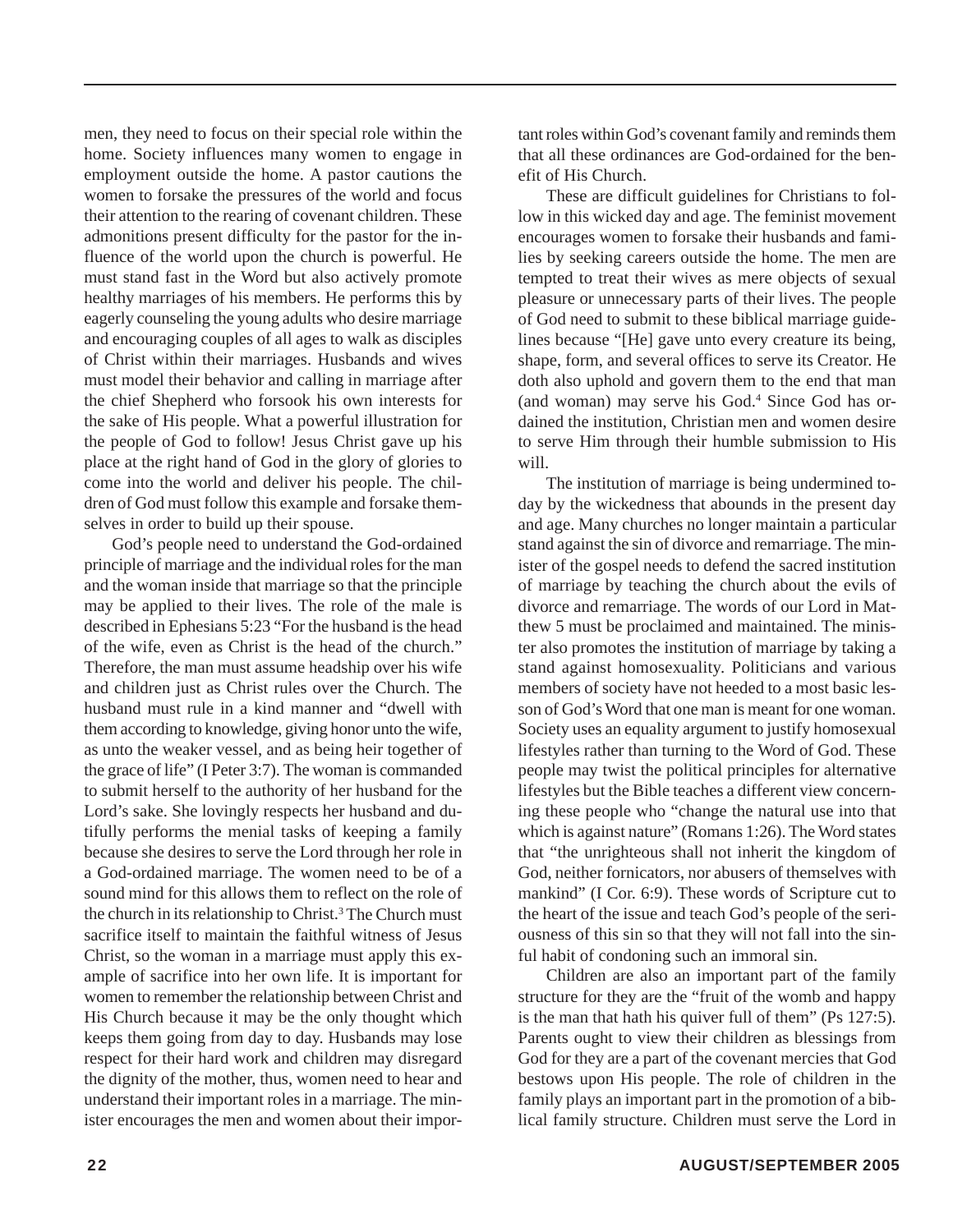their lives by honoring and obeying their parents. They do well to heed to the instruction of Lord's Day 49: "Grant that we may renounce our own will, and without murmuring obey they will, that so everyone may perform the duties of his station and calling [in life]."5 When children follow the requirements of God's Word, a biblical family structure is promoted and God is praised.

Christians provide a witness of a proper marriage and a sound family to the world when they follow the principles in God's Word. Faithful preachers will lead their congregations in these truths and help their people to glorify God in their roles of husbands, wives, and children. Through the instruction of a sound pastor, the children of God condemn the worldly influences of remarriage after divorce and homosexuality because they are violations of the sacred Word. A caring minister will also actively help his people infuse these principles into their

lives. The children of God who strive to honor God in their respective family roles will receive a blessed reward of inner peace. Psalm 128 declares that "blessed is every one that feareth the Lord, that walketh in His ways." God's beloved people will "see their children's children, and peace upon Israel." These blessings of the covenant motivate a pastor to work hard for God's glory and make God's people content with their roles as husbands, wives, and children within the kingdom of God. ❖

#### **Endnotes**

1 Engelsma, David. *Marriage: The Mystery of Christ and the Church.* (Grand Rapids, MI: Reformed Free Publishing Assoc., 1974), 21.

2 Ibid, 22.

- 4 Confession of Faith: Article XII—Of the Creation.
- 5 Heidelberg Catechism: Lord's Day 49.

## "Church/School Dilemma"—Misnamed

by Jim Regnerus

Dear Editor,

The "Church/School Dilemma" of the June, 2005,<br>Beacon Lights does not describe a dilemma. It is<br>misnamed.<br>The article is misnamed chiefly because of this A *Beacon Lights* does not describe a dilemma. It is **L** misnamed.

The article is misnamed chiefly because of this. A dilemma means two things must be chosen between; and in the truest sense of the word, they are both unsavory. God does not give commands to His people to follow that are dilemmas to each other, and then we have to choose which command we will follow. Parents heeding the instruction of Deuteronomy 6:7 and establishing schools to assist them to "teach them diligently unto thy children," is not a hindrance to the church heeding the instruction of Mark 16:15 to "Go ye into all the world, and preach the gospel to every creature." One would struggle to find Scriptural support for one blessing of God extinguishing another blessing. "For God is not the author of confusion, but of peace, as in all churches of the saints." I Cor. 14:33. There is no dilemma between our churches and our schools.

Further, when we try to explain a dilemma where there is no dilemma, we're forced to create one. Where are the beacons of light that have been extinguished in the darkness *because of our giving our schools preeminence over our churches?* Who's documenting this "trend" of families moving away from smaller congregations in vicinities that have no Protestant Reformed school, *and proving that school was the sole issue.* The Protestant Reformed churches in only three areas of the United States? Certainly not according to the yearbook in the back of the *Acts of Synod.*

This is not to say I don't sympathize with those parents in small churches or mission groups who yearn for Protestant Reformed schools, but who do not have them yet. I certainly do, and it is my prayer that more schools can be established. However, we must wait on the Lord in this matter. Until that day comes, I respectfully submit that perhaps we need to look at the lack of Protestant Reformed education in a location more as a symptom, than as a cause, of what might be stagnating growth.

May God bless the harmony our families enjoy among the schools they establish and maintain and His church. ❖

Sincerely, Jim Regnerus Doon, Iowa

<sup>3</sup> Ibid, 51.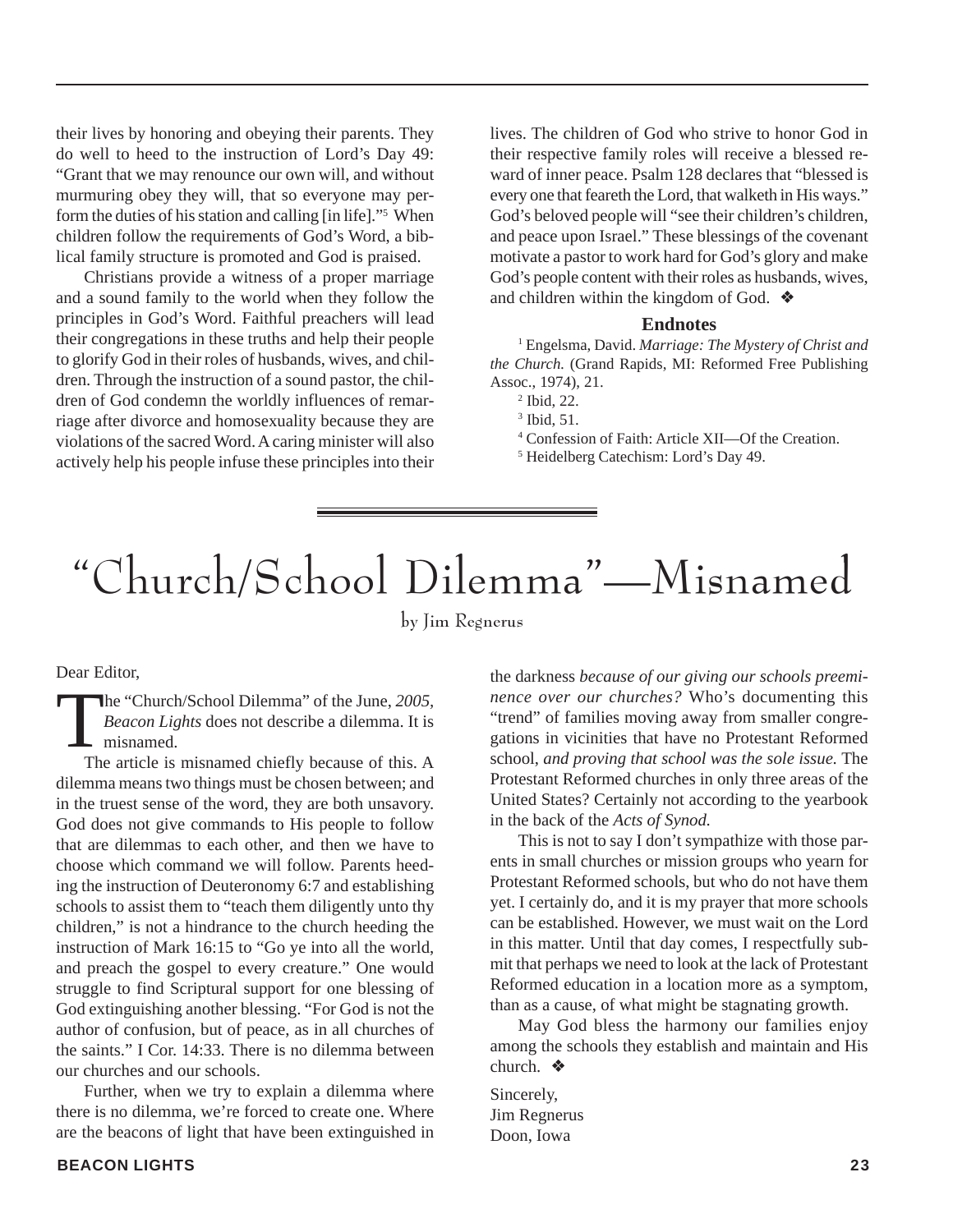# Scripture Twisting (1)

by Rev. Angus Stewart

To far we have seen that God-breathed Scripture is absolutely sure and unbreakable, and that it shall never pass away. How then are sinful men going to avoid submitting to it? Many try to ignore it. Others attack it, calling it "cunningly devised fables" (II Peter 1:16). Others argue that the Bible's meaning is simply a matter of personal opinion: "That's what *you* say it means!" Many try all three of these methods to avoid obeying God's Word. Moreover, Peter even writes of these who are "unlearned and unstable" who "wrest" or twist the writings of Paul and "the other scriptures" (II Peter 3:15-16).

The "other scriptures" (16) certainly include the inspired OT. Paul's epistles (15) are also Scripture, placed on par with the OT as divine writings, since Peter refers to the OT as "*other* scriptures" (16). The OT, all the inspired letters Paul wrote, and indeed the remaining NT books constitute the sacred Scriptures. The 39 OT and 27 NT books are the product of divine "wisdom" (15) given to God's chosen penmen. Wisdom is that which perfectly adapts to reality, and all Scripture perfectly accords with the reality of the sovereign Triune God and His redemption in Christ Jesus. The 66 books of the Scriptures, as the product of Jehovah's infinite wisdom, are a perfect unity and contain no mistakes. For what part have errors in God's wisdom?

 There are, however, difficult parts in God's Word in the OT, in Paul's epistles and in the rest of the NT for there are "some things hard to be understood" in the Scriptures (16). This does not oppose the orthodox doctrine of the perspicuity or clarity of Scripture. "*Hard* to be understood" does not mean *impossible* to be understood. Furthermore, "*some* things" are "hard to be understood;" not *all* or even *most* things; merely some things. This means that most of the Bible is not hard to understand. As the Psalmist says, "Thy word is a lamp unto my feet, and a light unto my path" (Ps. 119:105). Thus "ordinary" believers—and not just church officers or those with theological degrees—can and must read

the Scriptures in the confidence that most of Scripture can be understood. There are some hard bits, but do not let them discourage you. Interpret the hard parts in the light of the easier parts. Study more diligently. Pray over the Word for divine illumination. Use commentaries or ask an orthodox church teacher.

 The infinitely wise God included some hard parts in Scripture in order to serve our salvation. These difficulties subdue our pride and stir us up to pray and search the Word. Moreover, we often only esteem that which we obtain with difficulty. God also uses the difficult sections of His Word to snare the wicked, for they twist especially the hard parts of Scripture to their own destruction  $(16)$ .

II Peter 3:16 speaks of "unlearned and unstable" people who "wrest" the Scriptures "unto their own destruction." The man who wrests Scripture is not neutral; he comes with a preconceived false view. He does not want God's Word to condemn him and/or others, so he twists it. He wants Scripture to support his views, so he twists it.

The Greek word used here means to *torture*. Scripture is tortured, like a man put on the rack, in order to force it to say what the torturers want it to say. Picture a cruel tormentor in a torture chamber: "If you do not say what I want you to say, I will tighten the thumbscrew or suspend you from the rafters." The Scripture twister the spiritual equivalent of the Grand Inquisitor—likewise tortures the Word of God in order to extort a confession from it. By misquoting a text or ignoring vital words, by disregarding the context or the analogy of faith or the clearer passages which speak on the same subject, the Scripture twister perverts the Word of God. Violence is done to the divine oracles out of hatred for the truth in order to serve the lie.

The Scripture twisters of II Peter 3 twisted God's Word in its doctrine of the last things: Christ's second coming, the final judgment and the renewal of heaven and earth. In denying the Christian hope, the Scripture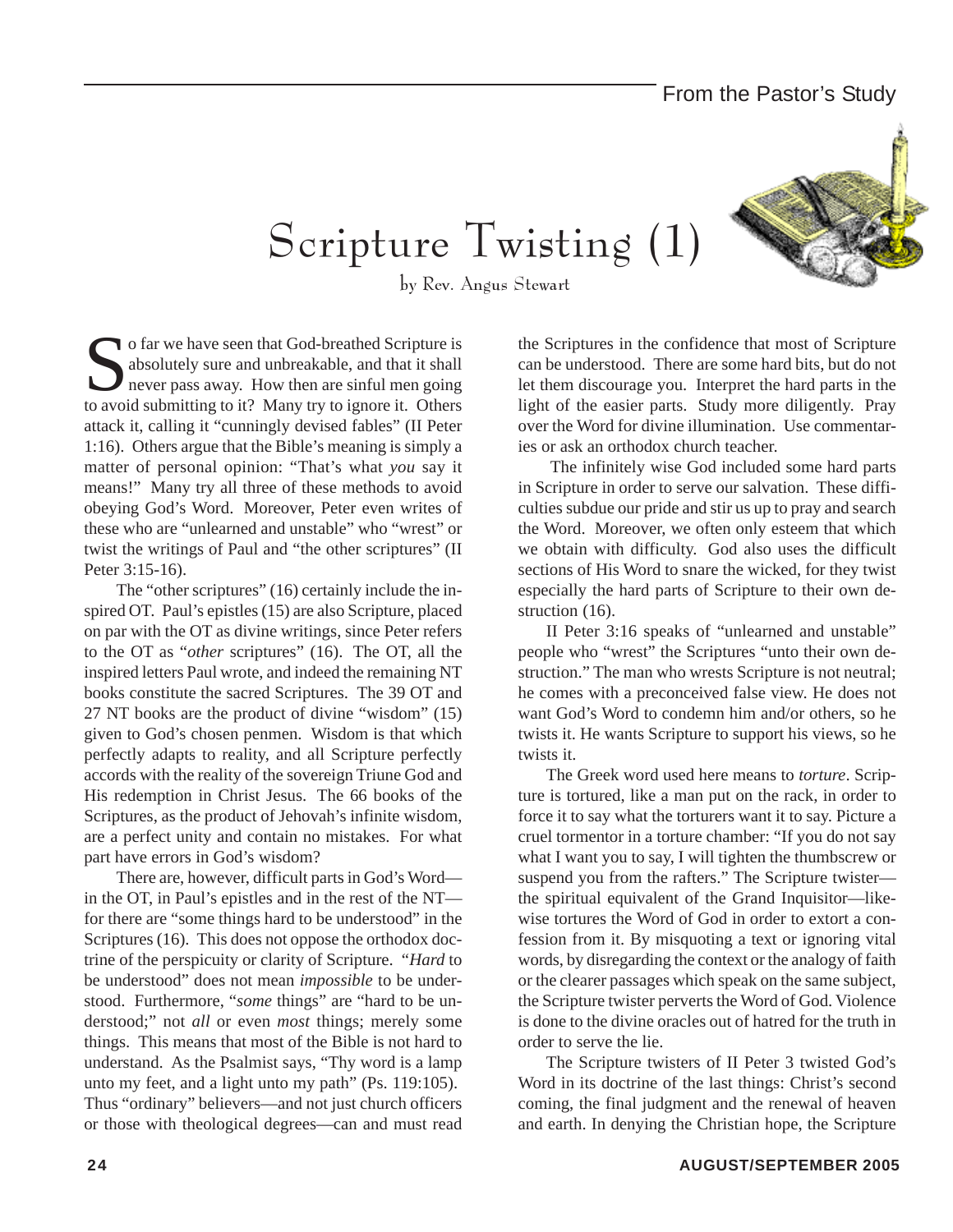twisters destroy the incentive to godliness provided by Christ's return (11-14). Thus their false doctrine serves their sinful "lusts" (3)—always an attraction of heresy. These false teachers hold the wicked world-view of the ungodly world that "all things continue as they were from the beginning" (4). They oppose the worldwide flood and find it hard to believe that Christ will return on the clouds of heaven to purge the world with fire (7, 10-12). Moreover, the godly lifestyle required of Christ's followers is too cramped for their fleshly desires.

Thus these heretics resort to Scripture twisting. They dismiss the gospel accounts of Christ's power and glory at His transfiguration as "cunningly devised fables" (1:16), for the transfiguration points to His glorious coming (1:16-18). They twist Paul's letters and the "other scriptures" of OT and NT (3:15-16), especially those parts which speak of the end of the world. The narrative

of the flood is "willingly" ignored (5). The final "judgment and perdition of ungodly men" (7) is an unpalatable truth, as is the doctrine that "the earth also and the works that are therein shall be burned up" (10). "What about our beloved sins!" their flesh cries out. Thus, not content to have any part of God's Word oppose them, they twist OT and NT—gospel, epistle and prophecy to fit their sinful views and their carnal lifestyles. Many today do likewise. Next time (DV), we will consider the ways in which they twist the Scriptures. ❖

*Rev. Stewart is a missionary of the Protestant Reformed Churches to the Covenant Protestant Reformed Fellowship of Northern Ireland. This series is being reprinted with permission from the Covenant Protestant Reformed Fellowship website, http://www.cprf.co.uk/ Volume IX, Issues 20–21.*

*\_\_\_\_\_\_\_\_\_\_\_\_\_\_\_\_\_\_\_\_\_\_\_\_\_\_\_\_\_\_\_\_\_\_\_\_\_\_\_\_\_\_\_\_\_\_\_\_\_\_*

Church History

## George M. Ophoff (24)

Polemicist

by Prof. Herman Hanko

In our last article, we were talking about the basic<br>reasons for the doctrinal controversy which troubled<br>our churches in the years preceding 1953. Our pur-<br>pose in doing this is to describe the role which Rev. n our last article, we were talking about the basic reasons for the doctrinal controversy which troubled Lour churches in the years preceding 1953. Our pur-Ophoff played in this controversy, for he took an active part in the defense of the truth during those years. We had talked about the fact that, though our churches, in the last of the "forties" had considerable contact with the Liberated Churches in the Netherlands and with many immigrants from these churches, there were also deep doctrinal differences particularly on the question of the covenant of grace.

There were a number of ministers in our churches at that time who were interested in seeing our denomination grow. While this was not in itself bad, I am convinced that this matter of church growth became more important to them than purity of doctrine. These men saw, in our contacts with the Liberated and in the large influx of Liberated into this country and Canada, an opportunity for the denomination to increase rapidly in size. If these Liberated people could be persuaded to join our

**BEACON LIGHTS 25**

churches, the results in terms of growth would be spectacular.

The problem however, was the difference in the doctrine of the covenant. Contact with the Liberated brought these differences to the fore. I do not think that all the ministers who left us were simply determined to see the church grow regardless of doctrine; but were themselves persuaded, for one reason or another, of the truth of the Liberated position on this question. This is somewhat strange when one considers that the errors of the Liberated were the same errors as had been rejected by our churches in 1924, except that now they were applied to the covenant. But whatever may be the explanation for this, such was nevertheless the case. The result was that there began, with these ministers, a certain agitation in support of these Liberated views; or, at least, a certain agitation for freedom of belief in this area. If we did not agree wholly with the Liberated position, then at least we could tolerate their position within the church.

It was a number of years before the split actually came that there were certain indications of trouble ahead.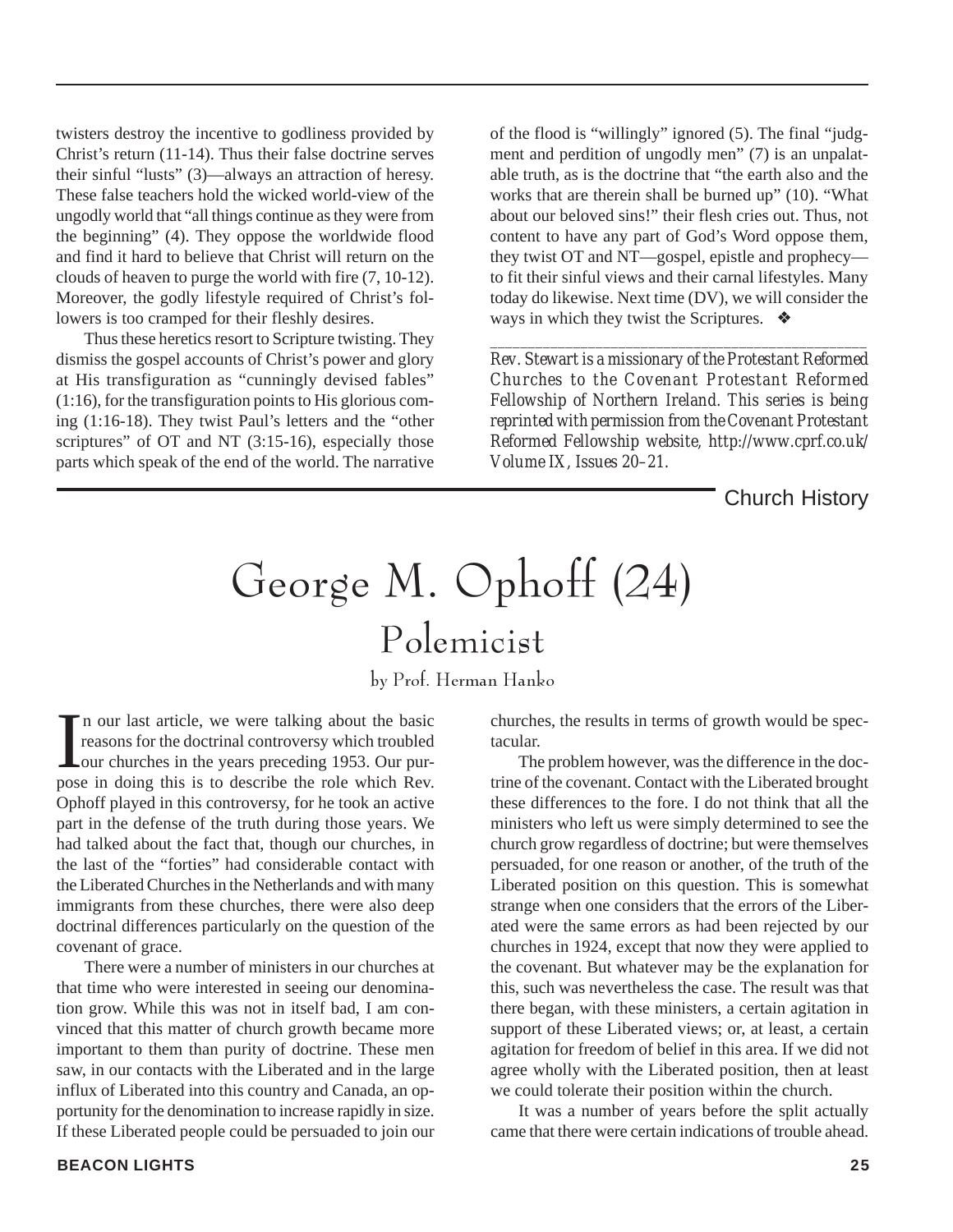And it is not an exaggeration to say that Rev. Ophoff noticed this before anyone else in the churches. Prof. Homer Hoeksema has told me on more than one occasion that Rev. Ophoff spoke of these things to him. Prof. Hoeksema was at this time taking post-graduate work in the Seminary. And often, after classes were over, Rev. Ophoff would stop Prof. Hoeksema to talk with him awhile. In a very troubled frame of mind, Rev. Ophoff spoke of the fact that all was not well in the Church, that trouble lay ahead if things did not change, and that the troubles centered in the contacts which we were having with the Liberated Churches. It was hard at that time for anyone to believe the truth of these fears of Rev. Ophoff. Things seemed to be going along well. Rev. Schilder had come to this country, had proved an amiable man appreciative of the similarity between the struggles of our churches and his churches in the Netherlands. He had lectured and spoken throughout the churches, and many had found him a congenial man of vast learning and of deep love for the Reformed faith. But, whatever else may be said about him, there were these important differences in the conception of the covenant.

It was not too long and the ideas of Dr. Schilder's teachings began to be heard in the churches. A paper by the name of "Concordia" was being published in the West; and this paper began to include articles in it which included strong defenses of a conditional covenant. To these articles Rev. Ophoff addressed himself when he now saw proof that his fears were indeed not imaginary.

It must be understood that, prior to this time, our contacts with the Liberated Churches had been fruitful in spite of the differences. There had been a great deal of discussion concerning the whole idea of the covenant of grace both in the Netherlands and in the *Standard Bearer*. When Dr. Schilder was in this country, a conference was held with him in which all these things were discussed. There was even some talk about establishing sister-church relationships. And all this was worthwhile and interesting. It could have continued to be a profitable exchange of ideas.

But there were practical problems which intervened. The immigrants from Netherlands were looking for a church home. And they were interested in considering our churches too. But they did not agree with our view of the covenant by any means. They were interested, therefore, in the question of whether they could be members of our churches and still maintain their own view of the covenant. They had to know this. Honesty compelled them it inquire into this. And so they sought out what

precisely the view of the covenant was as it was held in our churches, and whether they would be compelled to forsake their own views if they should join. Rev. Hoeksema writes about this in the January 15, 1949 issue of the *Standard Bearer*. A certain Rev. Van Raalte had written to the Dutch immigrants concerning seeking a church home. In this advice which he offered, no mention was made of our churches. Rev. Hoeksema writes:

#### That hurts.

The reason why this hurts is not because we are so eager to increase the membership of our churches and to become a large denomination, We are not looking for anything like that at all. We strive rather to keep our churches as pure as possible, both in regard to doctrine and life. And as a result we cannot expect a remarkable growth, especially not in the miserable age in which we live. There are not many that will accept the pure Reformed truth, and very few in our age will live from the principle of the antithesis and keep their garments clean. And as far as increasing our membership from the immigrants in Canada is concerned, I have stated before, and I say it again, that we detest Heynsianism; and if the Liberated Church members in Canada believe the Heynsian view of the covenant, they cannot be received as members with us unless they are converted. For it is our conviction that Heynsianism is not Reformed but Arminian.

But that does not mean that we like to be contemptuously ignored…

So these very practical problems forced the issue in a way. Those who were interested in gaining the immigrants from the Liberated Churches without any change in their covenant conception now began open agitation for these covenant views.

In the May 1, 1949 issue of *Standard Bearer*, Rev. Ophoff for the first time begins to attack these views. I want to quote rather at length from this article because, in a way it is important. It shows what other ministers in our churches were writing concerning this question of the covenant. It demonstrates the seriousness of the issues involved. It gives us a glimpse into Rev. Ophoff's polemical writings—of which there are many throughout the *Standard Bearer*. And it proves the deep concern which our leaders had for the truth of God's Word.

But our quote from this article will have to wait to our next issue. ❖

*\_\_\_\_\_\_\_\_\_\_\_\_\_\_\_\_\_\_\_\_\_\_\_\_\_\_\_\_\_\_\_\_\_\_\_\_\_\_\_\_\_\_\_\_\_\_\_\_\_\_ Prof. Hanko is professor emeritus of the Protestant Reformed Seminary.*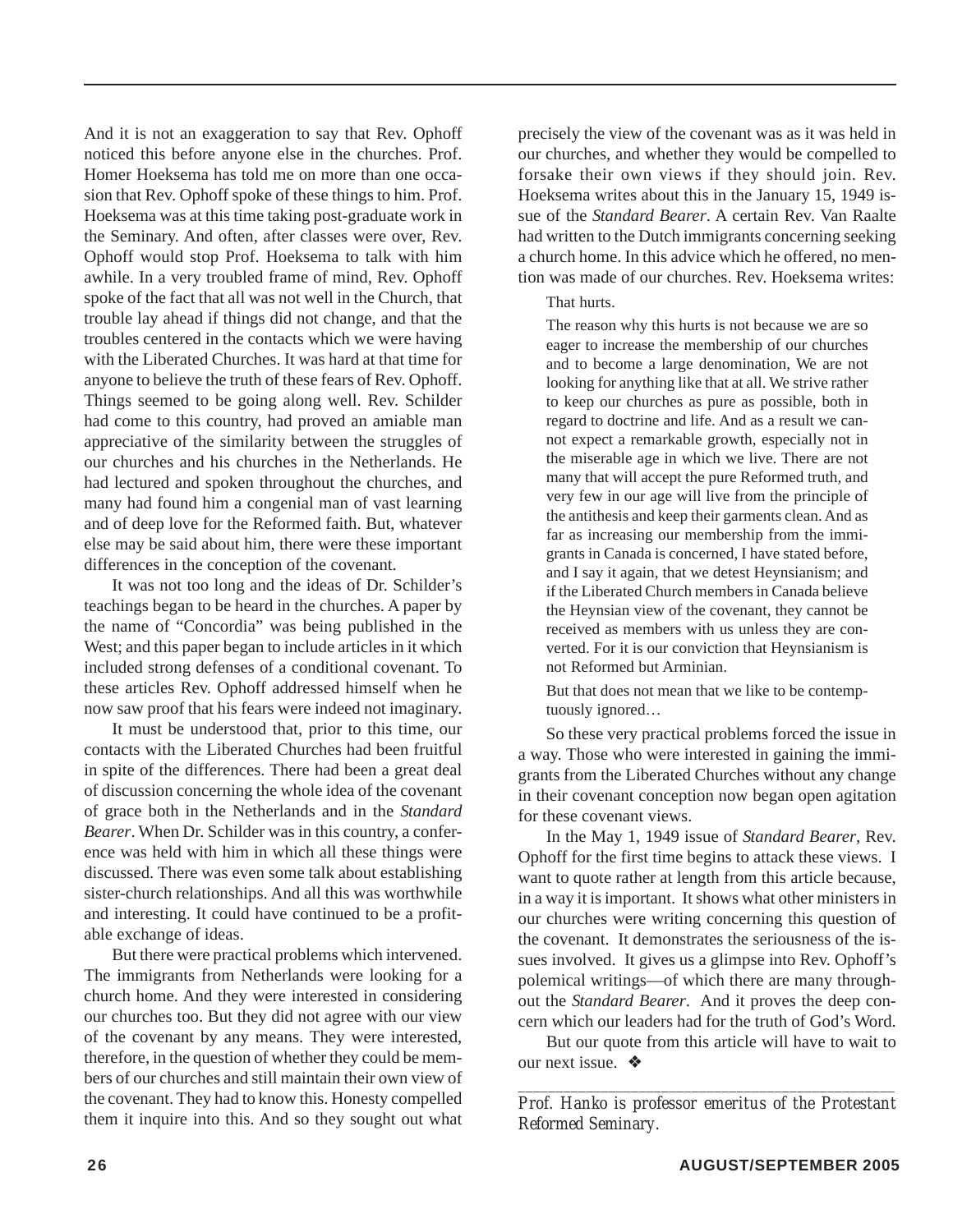#### Kids' Page

## The Ploughboy (6)

A very discouraged William Tyndale entered Hamburg in 1529. His manuscripts were lost in shipwreck. Months of hard work were gone. But a very helpful friend from Cambridge, Miles Coverdale, was there as well. He, too, would have a place in the history of the English Bible, but for now his place was to encourage the principal translator—Tyndale.

Within ten months the first five books of the Bible were ready, once again, for publication. As with the English New Testament, the *Pentateuch* was eagerly welcomed in England's towns and moors. This task done, Tyndale made his final move, this time to Antwerp.

 Antwerp was not a safe haven for reformers. The agents of the king frequently traveled through its ports. And they were usually looking for one man in particular—Tyndale. Why did he go to Antwerp? It was as close to England as he could get, and—God had work for him to do there. As long as God willed, Tyndale would be safe. The agents could not find him. Meanwhile, the persecutions and burnings in England increased.

As Tyndale himself had to hide across the sea in Antwerp, his heart was with the suffering people of his homeland. Many of his own friends had been imprisoned or killed. Many were condemned to death for having read the Scriptures he had translated—even poor ploughboys. He wrote to encourage his countrymen, especially those who had recanted. Many,

## "LITTLE LIGHTS"

. . . let it shine !

by Connie Meyer

like Peter, denied their Lord when first tried. But many received strength to stand firm when confronted again. These were always burnt at the stake.

And if Tyndale himself could not be burnt, they could at least burn his books. And if they could not burn all his books, they could at least refute them. A sincere, educated, and powerful Roman Catholic, Sir Thomas More, took up the task. He attacked the authority of Scripture and upheld the word of the pope above the Word of God. This Catholic "saint" even wished for a great many more Bible-reading brethren to be burned!

 From somewhere in Antwerp, William Tyndale answered him with the truth of Scripture. But the hunt for Tyndale only became more heated. Special agents were dispatched to locate and arrest him. They searched; they bribed; they eaves-dropped—all to no avail. Tyndale continued his work. It was now 1534 and both Rome and the king were utterly desperate to find him… ❖

> **Where are wondrous things beheld, who and where is a stranger, and who was spoken against by princes and what was done about it? Read Psalm 119:17-24 to find all this out!**

> > *Connie is the mother of 5 children and a member of Hope Protestant Reformed Church in Grand Rapids, Michigan.*

*\_\_\_\_\_\_\_\_\_\_\_\_\_\_\_\_\_\_\_\_\_\_\_\_\_\_\_\_\_\_\_\_\_\_\_\_\_\_\_\_\_\_\_\_\_\_\_\_*

**BEACON LIGHTS 27**